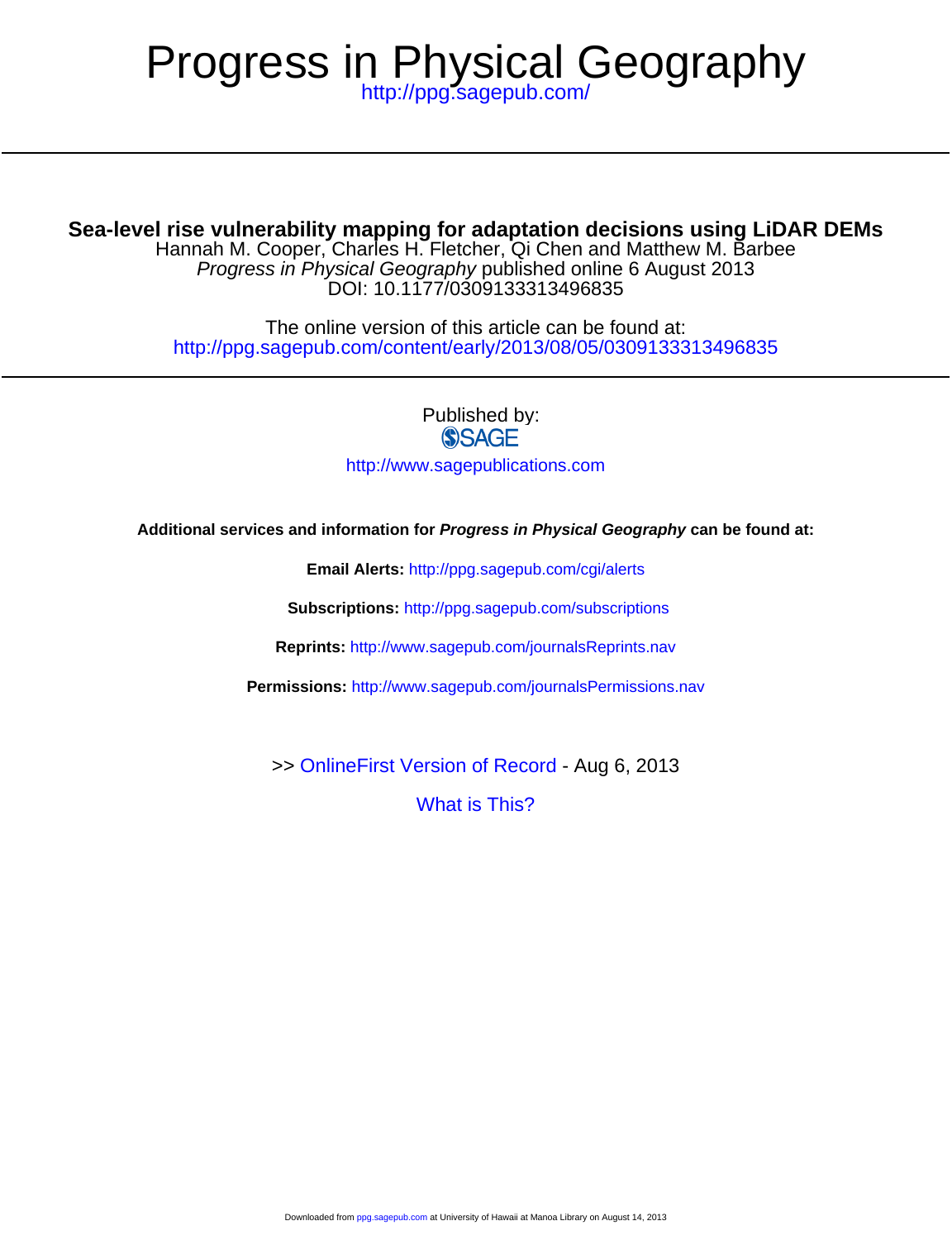

Progress in Physical Geography 001–22 © The Author(s) 2013 Reprints and permission: [sagepub.co.uk/journalsPermissions.nav](http://www.sagepub.co.uk/journalsPermissions.nav) DOI: 10.1177/0309133313496835 [ppg.sagepub.com](http://ppg.sagepub.com)



# Sea-level rise vulnerability mapping for adaptation decisions using LiDAR DEMs

Hannah M. Cooper

University of Hawai'i, USA

Charles H. Fletcher

University of Hawai'i, USA

Qi Chen University of Hawai'i, USA

Matthew M. Barbee

University of Hawai'i, USA

#### Abstract

Global sea-level rise (SLR) is projected to accelerate over the next century, with research indicating that global mean sea level may rise 18–48 cm by 2050, and 50–140 cm by 2100. Decision-makers, faced with the problem of adapting to SLR, utilize elevation data to identify assets that are vulnerable to inundation. This paper reviews techniques and challenges stemming from the use of Light Detection and Ranging (LiDAR) digital elevation models (DEMs) in support of SLR decision-making. A significant shortcoming in the methodology is the lack of comprehensive standards for estimating LiDAR error, which causes inconsistent and sometimes misleading calculations of uncertainty. Workers typically aim to reduce uncertainty by analyzing the difference between LiDAR error and the target SLR chosen for decision-making. The practice of mapping vulnerability to SLR is based on the assumption that LiDAR errors follow a normal distribution with zero bias, which is intermittently violated. Approaches to correcting discrepancies between vertical reference systems for land and tidal datums may incorporate tidal benchmarks and a vertical datum transformation tool provided by the National Ocean Service (VDatum). Mapping a minimum statistically significant SLR increment of 32 cm is difficult to achieve based on current LiDAR and VDatum errors. LiDAR DEMs derived from 'ground' returns are essential, yet LiDAR providers may not remove returns over vegetated areas successfully. LiDAR DEMs integrated into a GIS can be used to identify areas that are vulnerable to direct marine inundation and groundwater inundation (reduced drainage coupled with higher water tables). Spatial analysis can identify potentially vulnerable ecosystems as well as developed assets. A standardized mapping uncertainty needs to be developed given that SLR vulnerability mapping requires absolute precision for use as a decision-making tool.

#### Keywords

adaptation, DEM, error, LiDAR, sea-level rise, uncertainty, vulnerability mapping

#### Corresponding author:

Hannah M. Cooper, Department of Geology and Geophysics, School of Ocean and Earth Science and Technology, University of Hawai'i, 1680 East West Road, Honolulu, HI 96822, USA. Email: hcooper2013@fau.edu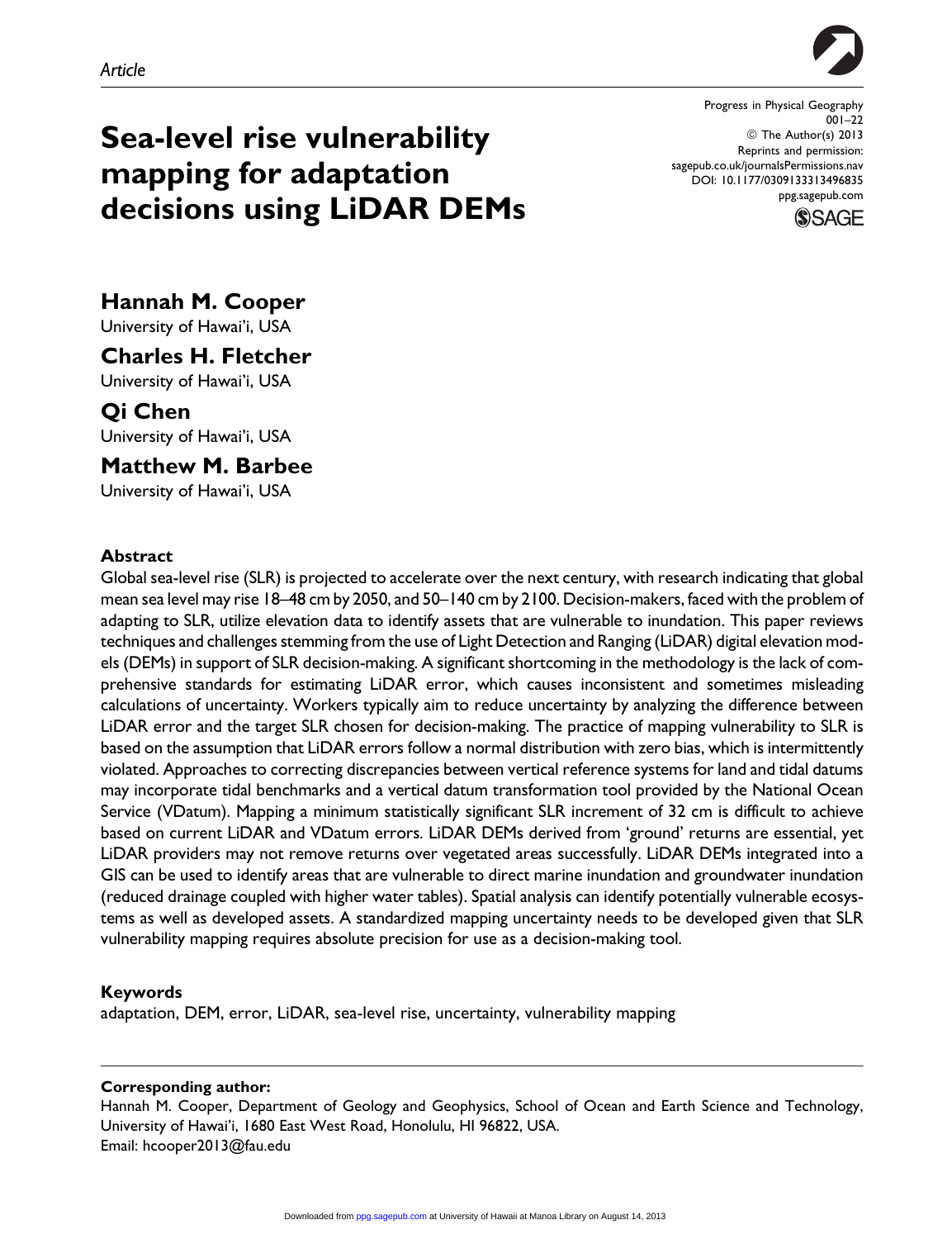## I Introduction

The rate of global sea-level rise (SLR) has accelerated from approximately  $1.7 \pm 0.3$  mm/yr during the 20th century (Church and White,  $2006$ ) to about  $3.2 + 0.4$  mm/yr at present (Church and White, 2011). It is estimated that roughly  $10\%$ of the world's population live within low-lying coastal areas below 10 m elevation (McGranahan et al., 2007). The threat posed by accelerated SLR to 'vulnerable' coastal systems (i.e. human and natural) compels scientists to achieve consensus on methodologies for mapping environmental change and assessing 'adaptation' options (e.g. NOAA, 2010a; Nicholls, 2011; Rahmstorf, 2012). Vulnerability is defined by the Intergovernmental Panel on Climate Change (IPCC, 2007: 883) as 'the degree to which a system is susceptible to, or unable to cope with, adverse effects of climate change'. Vulnerability to SLR may be viewed as a function of a coastal system's potential exposure (e.g. frequency of hazards), its sensitivity (e.g. level of damages caused by flooding), and its adaptive capacity (e.g. management policies; Adger, 2006). Adaptation may be referred to as a reaction based on an assessment of future conditions (Adger et al., 2005) due to SLR (e.g. SLR vulnerability maps). However, we acknowledge that adaptation can also be based on past or current conditions (Adger et al., 2005) due to other effects of SLR, such as salt-water intrusion into coastal aquifers (already a problem in southeastern Florida; Florida Oceans and Florida Coastal Council, 2010). Here we define SLR vulnerability mapping as a method of assessing the spatial distribution of the potential effects of future SLR. We recognize that these potential effects may include direct flooding by ocean waters (marine inundation), indirect flooding due to reduced drainage coupled with higher water tables (groundwater inundation; Rotzoll and Fletcher, 2013), saltwater intrusion, wetland loss, erosion, etc. SLR vulnerability mapping provides a cartographic tool for illustrating assets at risk that are therefore targets for adaptation decisions.

Generating reliable maps of low-lying, lowslope coastal systems vulnerable to the potential effects of future SLR primarily depends on the resolution and accuracy of the elevation data used to identify sensitive areas (e.g. Coveney and Fotheringham, 2011; Coveney et al., 2010; Gesch, 2009). Globally, the application of digital elevation models (DEMs) for generating SLR vulnerability maps and assessments has become a standard practice (e.g. Dawson et al., 2005; Hinkel et al., 2010; Marfai and King, 2008; Titus and Richman, 2001). However, the use of DEMs with elevation values quantized in whole meters, coarse horizontal resolution (e.g. 30 m), and high vertical uncertainty (e.g. root mean square error or RMSE at the order of meters) limits this methodology to illustrating broad impacts and is not ideal for planning (Gesch, 2009; Gesch et al., 2009; Kettle, 2012; Zhang, 2011). Raber et al. (2007) note that the more coarse the horizontal resolution of a DEM, the larger the map errors. Strauss et al. (2012) mention that the application of 10 m horizontal resolution DEMs was beneficial for demonstrating the general impacts of SLR, but not for generating detailed vulnerability maps. Brown (2006) used the best available elevation data derived from Interferometric Synthetic Aperture Radar (IfSAR) at a horizontal resolution of 5 m and vertical resolution of 50 cm. Kettle (2012) notes that obtaining highresolution data and implementing the appropriate methodologies for quantifying SLR impacts remains a challenge. Because there is high demand for SLR decision-support tools using high-resolution DEMs (Hinkel and Klein, 2009), coastal elevations are more recently being measured by high-resolution state-of-the-art Light Detection and Ranging (LiDAR). DEMs built of LiDAR data are increasingly being used by decision-makers in forming management guidelines and to identify high-resolution SLR hazard zones (Brock and Purkis, 2009).

LiDAR is allowing researchers to generate more precise SLR vulnerability maps to aid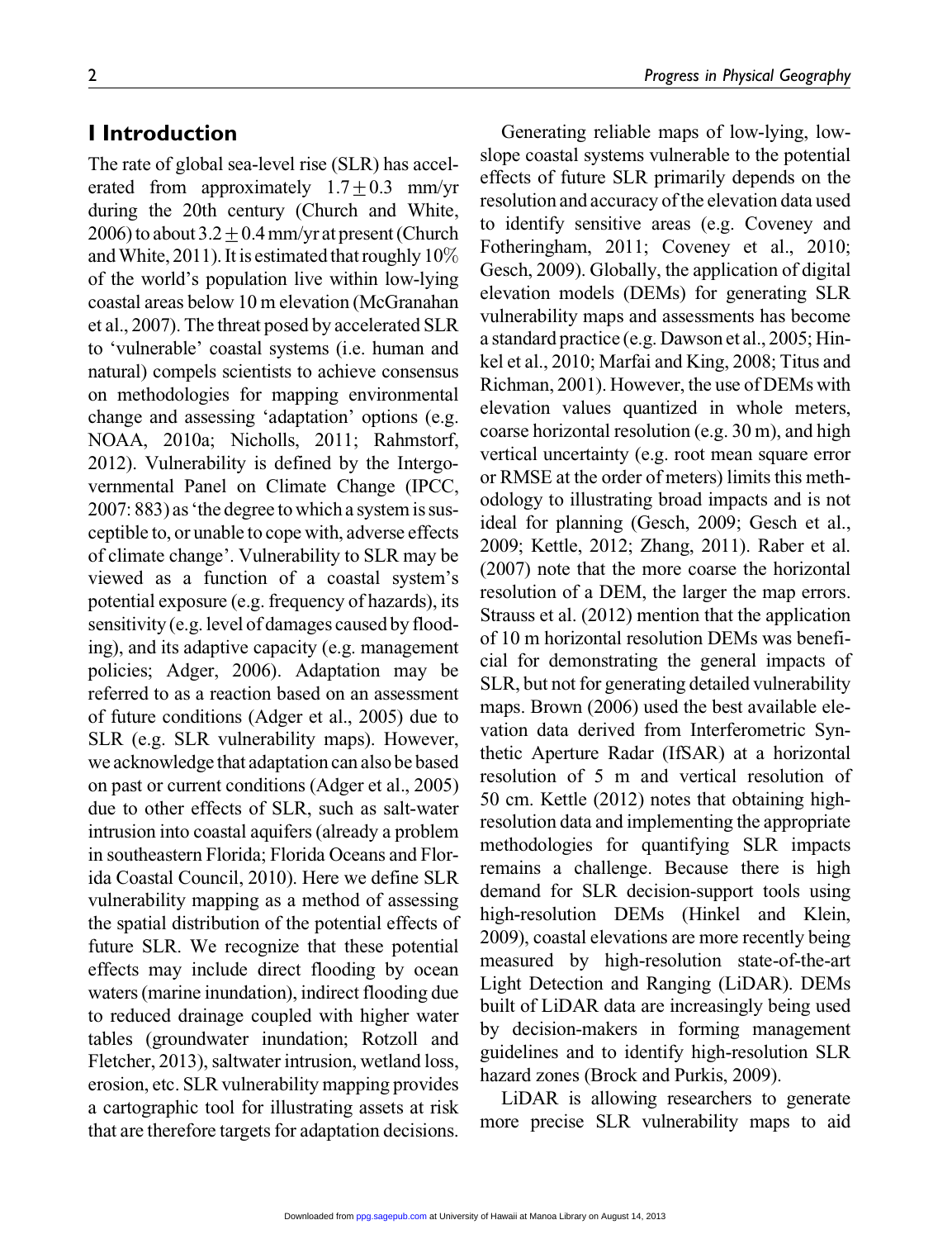adaptation decisions (e.g. Cooper et al., 2012; Webster et al., 2004; Zhang et al., 2011). For example, DEMs generated from LiDAR allow interpretation of vulnerable fine-scale terrain surface features (e.g. individual properties and buildings; Zhang, 2011). LiDAR DEMs provide improvements to delineating potential SLR impacts because elevation values are quantized in centimeters, horizontal resolution is high (e.g. 1 m), and vertical error is appropriately scaled (i.e. RMSE at the order of centimeters; Gesch, 2009; Webster et al., 2006). However, LiDAR data providers sometimes conduct 'in-house' error assessments (Hodgson et al., 2005) quoting a typical RMSE of 15 cm (Hodgson and Bresnahan, 2004). In reality, it is extremely difficult to achieve a low RMSE of 15 cm for land-cover types other than flat open terrain (Aguilar et al., 2010), and modeling inundation on natural coastal systems often involves coastal marshes and vegetated areas (e.g. Cooper et al., 2012; Hladik and Alber, 2012; Schmid et al., 2011). Limitations to using LiDAR include distinguishing between ground and vegetation, in which bald-earth products produced by data providers may sometimes remove tall trees, but not low, dense vegetation (Rosso et al., 2006). Furthermore, issues such as a lack of a common error standard for LiDAR, and discrepancies between vertical datums are challenging topics to generating high-resolution SLR vulnerability maps from LiDAR.

The purpose of this paper is to review technical developments and challenges to conducting research using LiDAR DEMs for SLR vulnerability mapping. The following section introduces future SLR estimates with a focus on identifying physical climate models, semiempirical models, and observations. Section III reviews the various standards for assessing LiDAR error in relation to mapping vertical uncertainty, and the occasional false assumption that errors follow a normal distribution with zero bias. Section IV demonstrates approaches to discrepancies between the vertical land datum to which LiDAR is referenced and local tidal datums, in addition to the development of the vertical datum transformation tool VDatum. Mapping minimum statistically significant SLR scenarios is also discussed in section V. Issues regarding LiDAR point processing into 'ground' returns critical for generating LiDAR DEMs used in SLR vulnerability mapping are discussed in section VI. Section VII presents techniques of inundation modeling, highlighting recent developments in mapping direct marine inundation and groundwater inundation. Section VIII reviews techniques for evaluating vulnerability by sector, and section IX provides an example of best practices. The final section concludes the discussion while providing a summary about areas of future focus.

### II SLR estimates

Choosing the appropriate SLR scenarios for implementing adaptation decisions depends on research progress published by the scientific community such as the National Research Council (NRC, 2012), although political and economic systems are also contributing factors. The reliability of SLR estimates becomes increasingly important when used to produce maps that assist in developing public policy. There exists an urgent need to improve SLR projections based on advances in our understanding of the true causes of rising sea levels (Church et al., 2011).

Two major physical processes drive global SLR due to environmental change: thermal expansion of ocean waters, and release of landbased ice into the ocean (Meehl et al., 2007). Understanding and quantifying the effects of these processes, and their geographic variability and uncertainties, are a primary focus of SLR research. In their Fourth Assessment Report, the IPCC used physical climate models to estimate that global mean sea level (MSL) may rise an average 18–59 cm by the period 2090–2099 (Meehl et al., 2007) or 19–63 cm by 2100 (Church et al., 2011). It is understood that IPCC (2007) may underestimate global SLR because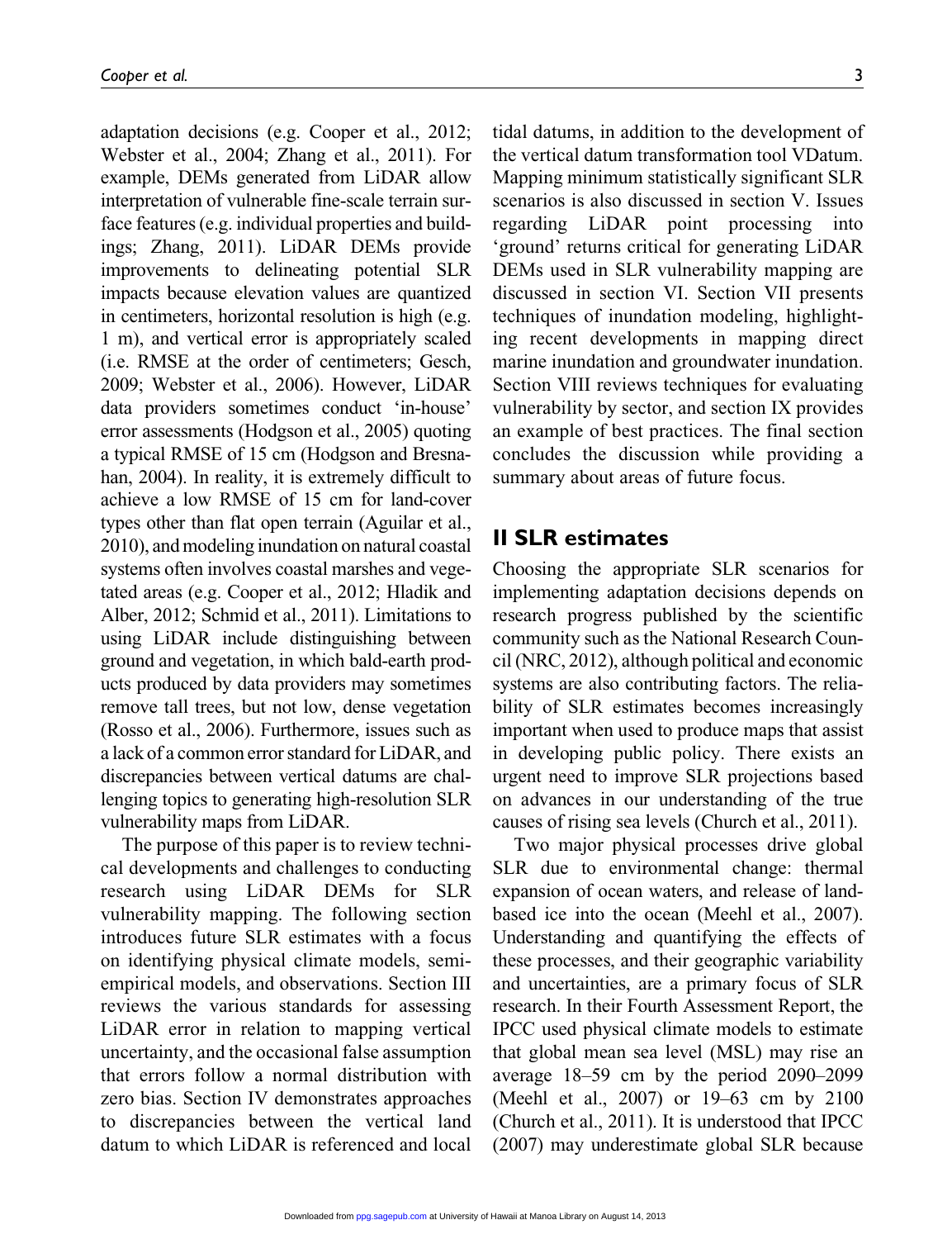important contributions from ice sheet dynamics are excluded (e.g. Rahmstorf et al., 2007). Modeling the response of ice sheets to a changing environment remains a major challenge in estimating future SLR (e.g. Church et al., 2011; Rahmstorf, 2010; Slangen et al., 2012). Using a combination of model results and observations, researchers identified three global mean SLR planning targets: 8–23 cm by 2030, 18–48 cm by 2050, and 50–140 cm by 2100 (relative to 2000 levels; NRC, 2012).

Rahmstorf (2007) found that sea level might be respondingto a warming climate faster than IPCC models project. He developed a semi-empirical model that was later improved (Vermeer and Rahmstorf, 2009) and assessed (Rahmstorf et al., 2011) to estimate that global MSL could rise 0.75–1.9 m by the end of the 21st century. Church et al. (2011) raised a concern about the Vermeer and Rahmstorf (2009) semi-empirical model lacking groundwater depletion. Rahmstorf et al. (2011) tested the robustness of various semiempirical models and found that the best-estimate model, which also accounted for groundwater depletion, was almost identical to Vermeer and Rahmstorf (2009). Jevrejeva et al. (2010) also developed a semi-empirical model and were able to estimate a smaller range of uncertainty in SLR (0.6–1.6 m by 2100). Church et al. (2011) reasoned that poor understanding of the processes that cause SLR has led to the semi-empirical approach, but this is only a temporary and inadequate response to the problem. Using ice dynamics coupled with other processes, Pfeffer et al. (2008) projected a most probable rise of 80 cm by the end of the century. Rignot et al. (2011) extrapolated observations of temporal variations in the Greenland and Antarctic ice sheet mass balance, summed with thermal expansion of shallow seawater as calculated in AR4, and concluded that global mean sea level may rise 32 cm by the year 2050, an estimate that is consistent with Vermeer and Rahmstorf (2009) as well as NRC (2012). It is understood that regional SLR will likely differ from global mean SLR. Slangen

et al. (2012) modeled regional variability of relative SLR using a combination of spatial patterns of steric effects,land ice melt, and glacialisostatic adjustment obtained from various models.

Future SLR, although exhaustively modeled by many researchers using a range of approaches and assumptions, remains very uncertain. However, decision-makers cannot adequately plan for adaptation to the most harmful effects without a reasonably well-justified target. It can be argued that under a scenario of warming and melting that has been observed in the past decade, research is converging on an estimate of approximately 1 m of SLR by 2100, making this an appropriate long-term target for planning and adaptation decision-making (e.g. Fletcher, 2009; NRC, 2012; Nicholls, 2011; Rahmstorf, 2010). This value is roughly consistent with the estimate of Pfeffer et al. (2008), and planning for a 1 m rise by 2100 is also consistent with the projection of 1.8–5.5 m by AD2500 (Jevrejeva et al., 2012). For an earlier target by the year 2050, Rignot et al. (2011) calculate that global mean sea level will rise approximately 32 cm. This is in the range of NRC (2012) projections, and constitutes a useful short-term target for adaptation planning. These planning targets focus attention on the capabilities of LiDAR elevation data to accurately depict lands vulnerable to 32 cm and 1 m of SLR. A thorough investigation of this issue requires a comprehensive understanding of elevation accuracy or errors associated with LiDAR and its processing.

# III LiDAR error 1 Common sources of LiDAR error

There are many known causes that contribute to LiDAR error such as data collection, terrain slope, land-cover type, LiDAR sensor, and filtering methods. The three-dimensionality of a LiDAR elevation data set is denoted by the coordinates  $x$  and  $y$  for horizontal positions, and the letter z for vertical positions. Sources of LiDAR positional error  $(xyz)$  in data collection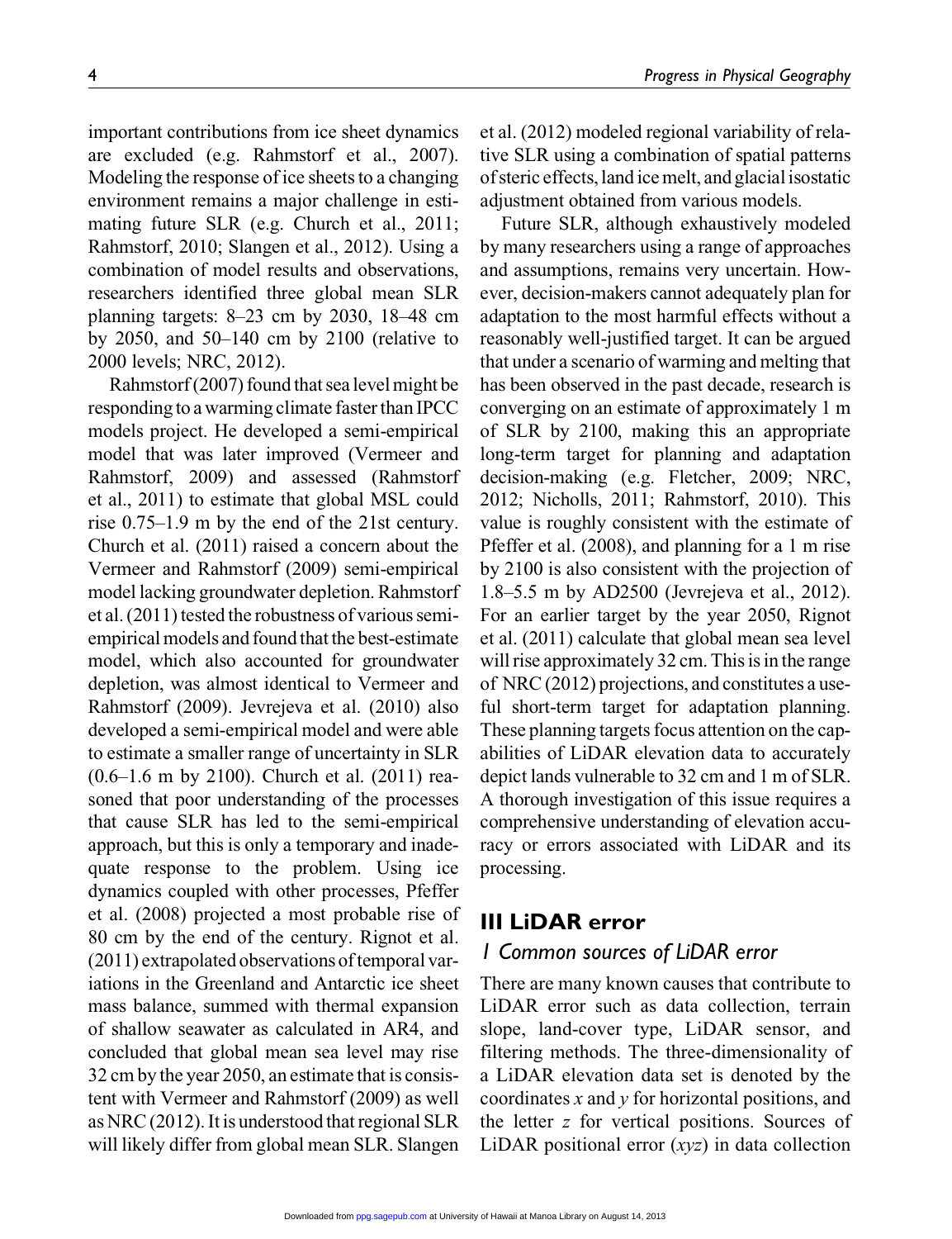include the global positioning system (GPS) that records the aircraft's xyz position, the inertial measurement unit (IMU) for monitoring the aircraft's attitude (yaw, pitch, roll), and the ranging and direction of the laser beam (Hodgson and Bresnahan, 2004; Shen and Toth, 2009). A steep terrain slope will also cause LiDAR  $xy$ errors that influence LiDAR z errors (NDEP, 2004). However, Hodgson et al. (2005) observed little evidence that LiDAR error increased in low slopes typical of flood zones  $(0-8^{\circ})$ . Instead, they found that LiDAR z error is highly influenced by land-cover type (e.g. low and high vegetation). Hladik and Alber (2012) demonstrate that despite recent technological advances in GPS and IMU, and the LiDAR sensor having better laser penetration through vegetation due to higher pulse rate frequencies (PRF; i.e. laser point density), state-of-the-art high PRF LiDAR is limited to detecting bare earth in coastal marsh areas. Land-cover and terrain morphology also affect the performance of filtering methods used to classify LiDAR 'ground' returns used to generate bare-earth DEMs (Aguilar et al., 2010). Identifying these possible sources of LiDAR error is important so that their influence on the overall data quality can be accounted for.

## 2 Existing standards used for LiDAR error

The quality of LiDAR is referred to as accuracy; 'a measurement is said to be more accurate when it offers a smaller measurement error' (JCGM, 2008: 21). We refer to LiDAR accuracy as 'error'. The National Digital Elevation Program (NDEP, 2004) and American Society of Photogrammetry and Remote Sensing (ASPRS, 2004) do not require horizontal  $(xy)$  error testing of elevation data. They note that this is because the topography may lack fine-scale terrain surface features required for horizontal testing, or the resolution of the elevation data is too coarse. However, NDEP (2004) documents that for high-resolution elevation data such as LiDAR, or in some cases IfSAR, where finescale terrain features (e.g. narrow stream junctions, small mounds) are identifiable, it is appropriate for data providers to test the horizontal error. Although the estimated horizontal error is important, the quality of LiDAR is primarily specified by the vertical error (ASPRS, 2004; NDEP, 2004). Therefore, studies address vertical error in SLR vulnerability mapping (Cooper et al., 2012; Gesch, 2009; Zhang, 2011). The vertical error of a DEM has the largest influence on delineating inundation zones (Zhang, 2011). For this reason, we focus on existing standards used to quantify LiDAR DEM vertical error.

Currently, there is no single standard established within the LiDAR community for assessing error. Generally, a combination of several existing standards is employed including: National Standards for Spatial Data Accuracy (NSSDA; FGDC, 1998), Federal Emergency Management Agency (FEMA, 2003), NDEP (2004), and ASPRS (2004). The NSSDA is the most commonly used (Congalton and Green, 2009) and preferred standard for assessing LiDAR error (Gesch et al., 2009). NSSDA uses statistical procedures for assessing and reporting error as an error statement, which originates from Greenwalt and Schultz (1962). An error statement indicates whether a product such as a LiDAR data set is reliable for a specific application such as SLR vulnerability mapping or whether the product should be used with caution.

Error is the difference between a measurement and a true value of the quantity being measured, which has two components: systematic errors and random errors (JCGM, 2008; Figure 1). In geodetic measurement, systematic errors are usually caused by flawed instrument calibration (Greenwalt and Schultz, 1962). Additionally, LiDAR systematic errors may originate from several sources, including the GPS constellation, IMU, and automated algorithms for classifying 'ground' returns (Hodgson et al., 2005). Bias is the estimate of a systematic error, and a systematic error (bias) can be controlled and characterized when the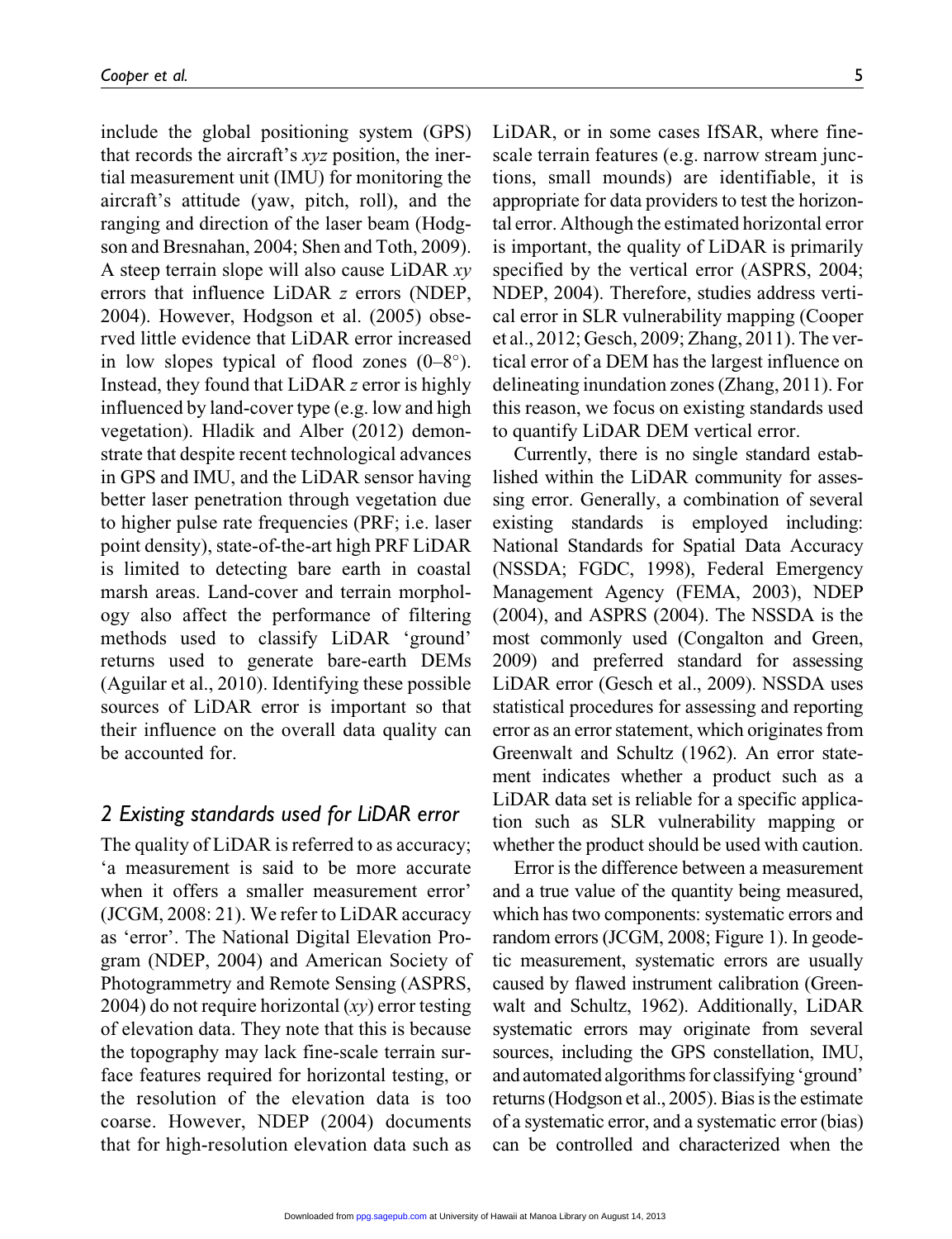Figure 1. Interrelationship between error measurement terms and statistics. Double arrows denote measurement terms are interchangeable, single arrows denote links with statistics, and ovals denote statistics.

cause is known (JCGM, 2008). Correcting for bias is important because the probability that a random error will not exceed a certain magnitude is understood from a normal distribution with zero bias (Greenwalt and Schultz, 1962). A precision index is used to demonstrate the dispersal of errors about a mean of zero and to indicate the error at different probabilities (Greenwalt and Schultz, 1962). Precision is expressed numerically by measures of imprecision, which is usually the standard deviation (hereinafter denoted by  $\sigma$ ; see Figure 1) (JCGM, 2008). Greenwalt and Schultz (1962) note that  $\sigma$  (Table 1) is used to compute a linear error at different probabilities:

Greenwalt and Schultz linear error =  $Z(\sigma)$  (1)

where  $Z$  is the standard normal variable  $(Z$ -value) of the Z distribution at the desired probability level. In replacing the Z-value with the standard normal variable at the desired 95th probability level, an error statement may read '95% of all vertical errors occur within the limits of

 $\pm 1.96(\sigma)$ . The NSSDA measures error using RMSE (Table 1). The RMSE is the square root of the mean squared differences between the sample z values (vertical positions) of a geospatial data set and the z values of the same locations derived from an independent source of higher accuracy (FGDC, 1998). NSSDA cites Greenwalt and Schultz (1962) where 'if vertical error is normally distributed, the factor 1.96 is applied to compute the linear error at the 95% confidence level' (FGDC, 1998: 11). The NSSDA statistic for reporting error:

NSSDA linear error  $= 1.96$ (RMSE) (2)

Congalton and Green (2009) point out that the NSSDA equation misinterprets the Greenwalt and Schultz (1962) equation by applying the RMSE in place of the  $\sigma$ . In fact, the validity of NSSDA linear error is based on two assumptions: (1) errors follow a normal distribution so that it is appropriate to use the standard normal variable of 1.96; (2) the data have a zero bias so that it is appropriate to use the RMSE instead of the  $\sigma$  (i.e. RMSE is equivalent to  $\sigma$ ; see Figure 1 for the linkage and difference between RMSE and  $\sigma$ ). When errors are not normally distributed, NDEP (2004) and ASPRS (2004) recommend using the 95th percentile method. The reliability of these statistics become increasingly important when used to address uncertainty in SLR vulnerability mapping.

#### 3 Mapping vertical uncertainty

A number of studies acknowledge LiDAR uncertainty when mapping the inundation extent of SLR (Cooper et al., 2012; Gesch, 2009; Mitsova et al., 2012; NOAA, 2010b). In reality, many factors contribute quantifiable sources of vertical uncertainty in vulnerability mapping, e.g. future SLR estimates, tidal datum models, vertical datum transformations, and LiDAR. NRC (2007) and Gesch (2009) document the principal criterion for a reliable SLR inundation boundary delineation is the quality

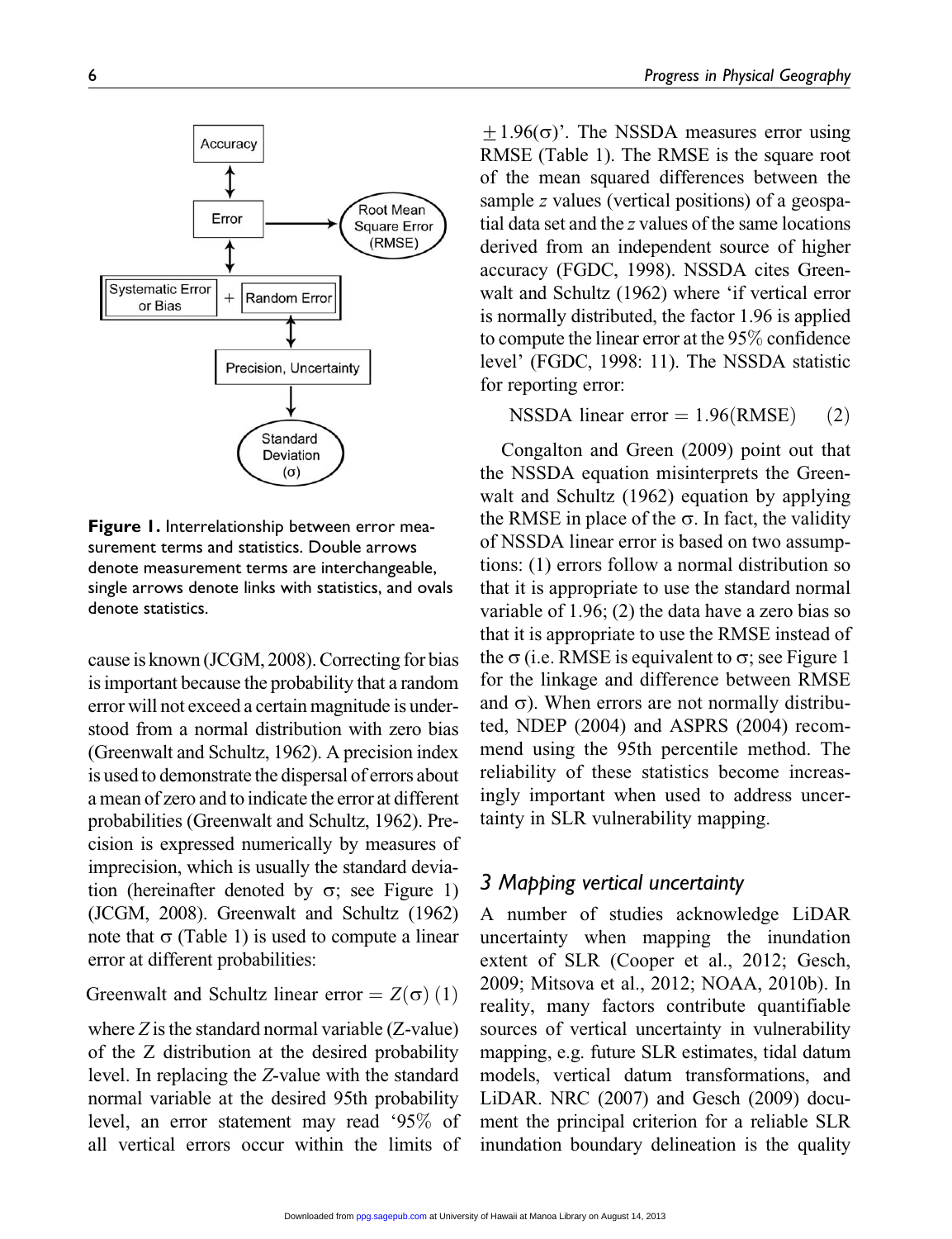|                                     | Greenwalt and Schultz (1962)                                                                                                                                                                                                                           | NSSDA (FGDC, 1998)                  |                                                                                                                                                                                                                                                                                                |  |
|-------------------------------------|--------------------------------------------------------------------------------------------------------------------------------------------------------------------------------------------------------------------------------------------------------|-------------------------------------|------------------------------------------------------------------------------------------------------------------------------------------------------------------------------------------------------------------------------------------------------------------------------------------------|--|
| Standard<br>deviation<br>$(\alpha)$ | $\sigma = \sqrt{\sum \left(Z_{data,i} - \bar{Z}_{data}\right)^2}/n - 1$ where:<br>$Z_{data,i} =$ a value of the $i^{\text{th}}$ sample<br>chosen from the population<br>$\overline{Z}_{data}$ estimated mean from<br>sample<br>$n =$ number of samples | Root mean<br>square error<br>(RMSE) | RMSE = $\sqrt{\sum (Z_{data,i} - Z_{check,i})^2/n}$<br>where:<br>$Z_{data,i}$ = elevation value of the <i>i</i> <sup>th</sup><br>checkpoint in the geospatial data set<br>$Z_{check,i}$ = elevation value of the <i>i</i> th<br>checkpoint in the independent source<br>$n =$ number of points |  |

Table 1. Equations for calculating standard deviation and root mean square error (RMSE).

of the input elevation data. LiDAR uncertainty passes on to the reliability of the SLR maps and analysis of potential impacts (Gesch et al., 2009).

Uncertainty is a parameter (e.g.  $\sigma$  or multiple of it) characterizing the dispersion of values within which the quantity being measured is situated within a stated level of confidence (JCGM, 2008). In other words, a common measure of uncertainty is  $\sigma$ , which should not be confused with RMSE. RMSE is a measure of uncertainty only when it is equal to  $\sigma$ . A tendency to cause confusion in SLR mapping is that the quality of the LiDAR data may refer to a measure of uncertainty denoted by  $\sigma$ , RMSE (most commonly reported; see Table 2), or NSSDA linear error.

A probabilistic inundation mapping approach by Merwade et al. (2008) demonstrates that the known vertical uncertainties (e.g.  $\sigma$  of SLR estimates and LiDAR) can be combined to delineate a zone of uncertainty around the inundation boundary. Gesch (2009) and Cooper et al. (2012) took a similar approach, in which the zone of uncertainty was defined by the NSSDA linear error and mapped above the inundation boundary. The purpose of this technique is to illustrate that the statistically related inundation bounds may fall anywhere within the zone determined by the LiDAR uncertainty (Gesch, 2009). The approach used by the National Oceanic and Atmospheric Administration's (NOAA) Coastal Services Center's (CSC) SLR mapping visualization tool and Mitsova et al. (2012) combine the vertical uncertainties associated with LiDAR and VDatum transformations. The purpose of this method is to map areas of high (e.g. 80%) and low (e.g. 20%) confidence using a modified standard-score equation for each grid cell:

SLR scenario – Elevation<sub>(grid cell)</sub>  
\n
$$
\sigma_{(RMSE \text{ and VDatum transformation)}} \tag{3}
$$

where the  $\sigma_{(RMSE)}$  and VDatum transformation) is represented by a single value calculated by summing in quadrature (Marcy et al., 2011; NOAA, 2010b). They note that major differences from Gesch (2009) include the use of a cumulative percentage in describing uncertainty (one tail versus two tail), and mapping the confidence interval both above and below the inundation extent. Unfortunately, many workers' attempt to reduce uncertainty is complicated by the absence of a LiDAR error standard.

## 4 Assuming normal distribution with zero bias is sometimes violated

A significant barrier for SLR analysis using LiDAR is the lack of a comprehensive error standard that addresses all potential sources of LiDAR error. Most commonly, the RMSE or NSSDA linear error is applied as a single measure across the entire DEM. The major limitation is that it requires errors to follow a normal distribution with zero bias. Unfortunately, LiDAR errors are sometimes biased (e.g. Adams and Chandler, 2002; Aguilar and Mills, 2008; Hodgson et al.,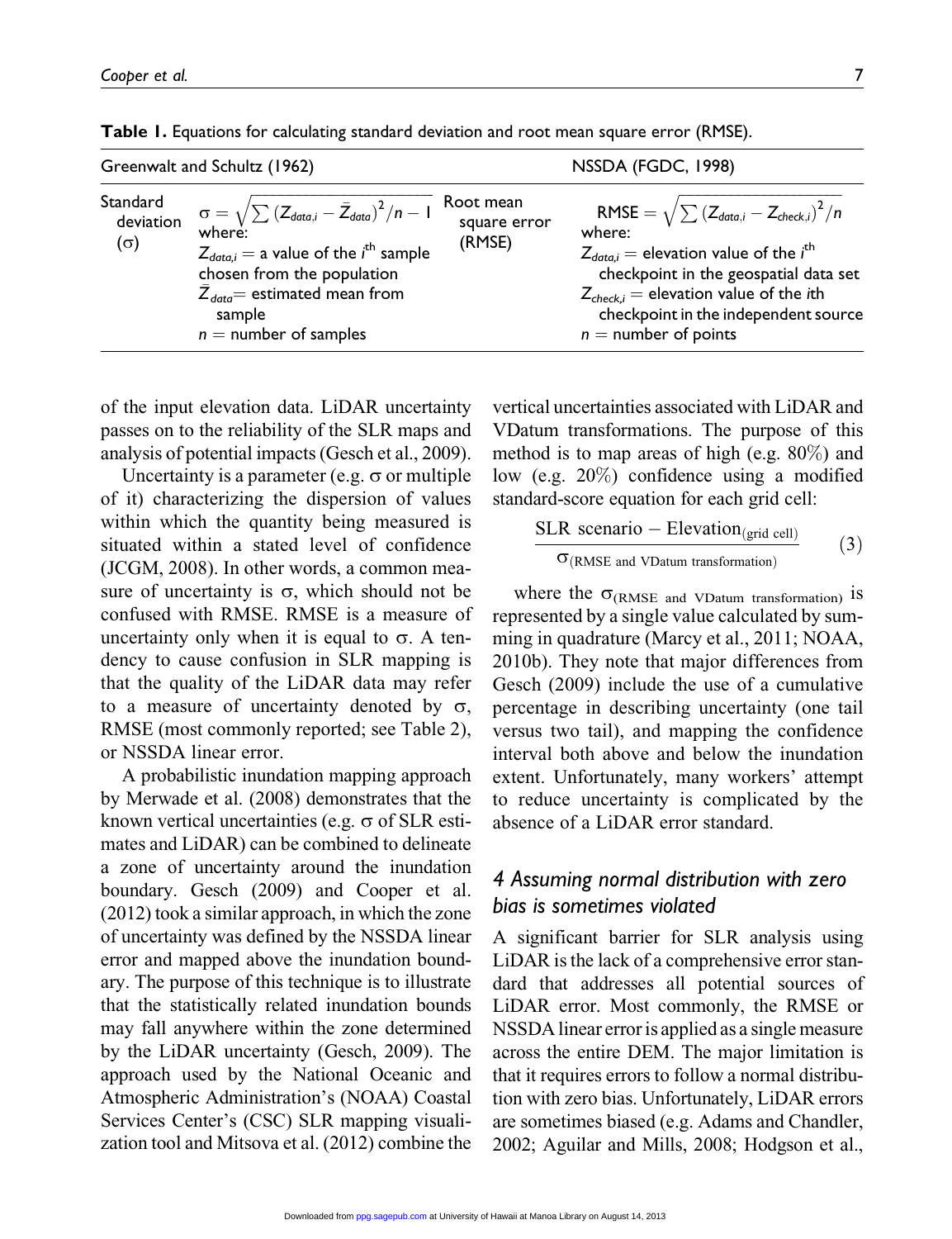| Study                         | Geographic<br><b>location</b>       | Sector               | Point<br>spacing<br>(m) | <b>DEM</b><br>resolution<br>(m) | <b>SLR</b> scenarios<br>mapped (m)      | <b>RMSE</b><br>(cm) |
|-------------------------------|-------------------------------------|----------------------|-------------------------|---------------------------------|-----------------------------------------|---------------------|
| Webster et al<br>2004         | Prince Edward<br>Island, Canada     | Human                | $<$ 3                   | $\mathbf{2}$                    | 0.10 increments<br>up to $4$            | 30                  |
| Webster et al<br>2006         | New Brunswick.<br>Canada            | Human and<br>natural | 0.6                     | $\mathbf{I}$                    | $0.5$ and $0.7$                         | 16                  |
|                               |                                     |                      | 0.45                    |                                 |                                         | 12                  |
| Poulter and<br>Halpin, 2008   | North Carolina.<br><b>USA</b>       | N/A                  | N/A                     | 6                               | 0.025 increments<br>up to $1.1$         | 16                  |
|                               |                                     |                      |                         | 15                              |                                         | 20                  |
| Henman and<br>Poulter, 2008   | North Carolina.<br><b>USA</b>       | Natural              | N/A                     | 15                              | 0.35, 0.59, 0.82,<br>and $1.38$         | 25                  |
| Purvis et al., 2008           | Somerset, England                   | Human                | N/A                     | 2 resampled 0.48<br>to 50       |                                         | 10                  |
| Gesch, 2009                   | North Carolina,<br><b>USA</b>       | Human                | N/A                     | 3                               |                                         | 4                   |
| Chust et al., 2010            | Gipuzkoa, Spain                     | Natural              | N/A                     | $\mathbf{I}$                    | 0.49                                    | 15                  |
| Zhang, 2011                   | South Florida, USA                  | Human and<br>natural | 1.5                     | 5                               | 0.5, 1, 1.5                             | 15                  |
| Zhang et al., 2011            | Florida Keys, USA                   | Human                | 1.3                     | 5                               | 0.15 increments<br>up to $5.1$          | 9 and<br>15         |
| Mitsova et al.,<br>2012       | Southeast Florida,<br><b>USA</b>    | Human                | N/A                     | N/A                             | 0.23                                    | N/A                 |
| Cooper et al.,<br>2012        | Maui Island, Hawaiʻi,<br><b>USA</b> | Human and<br>natural | 1.3                     | $\overline{2}$                  | $0.75$ and $1.9$                        | 20                  |
|                               |                                     |                      | $\mathbf{2}$            |                                 |                                         | 16                  |
| Rotzoll and<br>Fletcher, 2013 | Honolulu, Hawai'i,<br><b>USA</b>    | Human                | N/A                     | L                               | 0.33 increments<br>up to $\mathsf{I}$ m | N/A                 |

Table 2. Overview of LiDAR vertical error and relevant attributes in peer-reviewed SLR vulnerability mapping case studies. DEM = digital elevation model;  $SLR$  = sea-level rise; RMSE = root mean square error; N/A  $=$  not available.

2005). The lack of a standard method of describing LiDAR error provokes inconsistent and misleading reporting of uncertainty and error.

For example, in a LiDAR quality assessment report for the San Francisco Bay area (NOAA, 2011; Table 3), the NSSDA linear error is calculated for the land-cover category of open terrain (i.e. grass, sand, rocks, and dirt) where errors are assumed to follow a normal distribution with zero bias. Although the small skewness (which does not exceed  $+0.5$ ) indicates that the errors for open terrain follow a normal distribution, they have a negative systematic bias. Therefore,

replacing the  $\sigma$  with the RMSE to calculate the NSSDA linear error is invalid. The current practice of addressing LiDAR uncertainty in SLR mapping assumes that vertical errors follow a normal distribution with zero bias, which is sometimes violated, as demonstrated above. Using this example of the San Francisco Bay LiDAR data set, the inundated area would be less reliable due to an incorrectly defined representation of map error (see Figure 2). The approach used by NOAA CSC would also be less reliable because it 'assumes that the RMSE is analogous to the  $\sigma$ (i.e. the data are not biased), which allows for the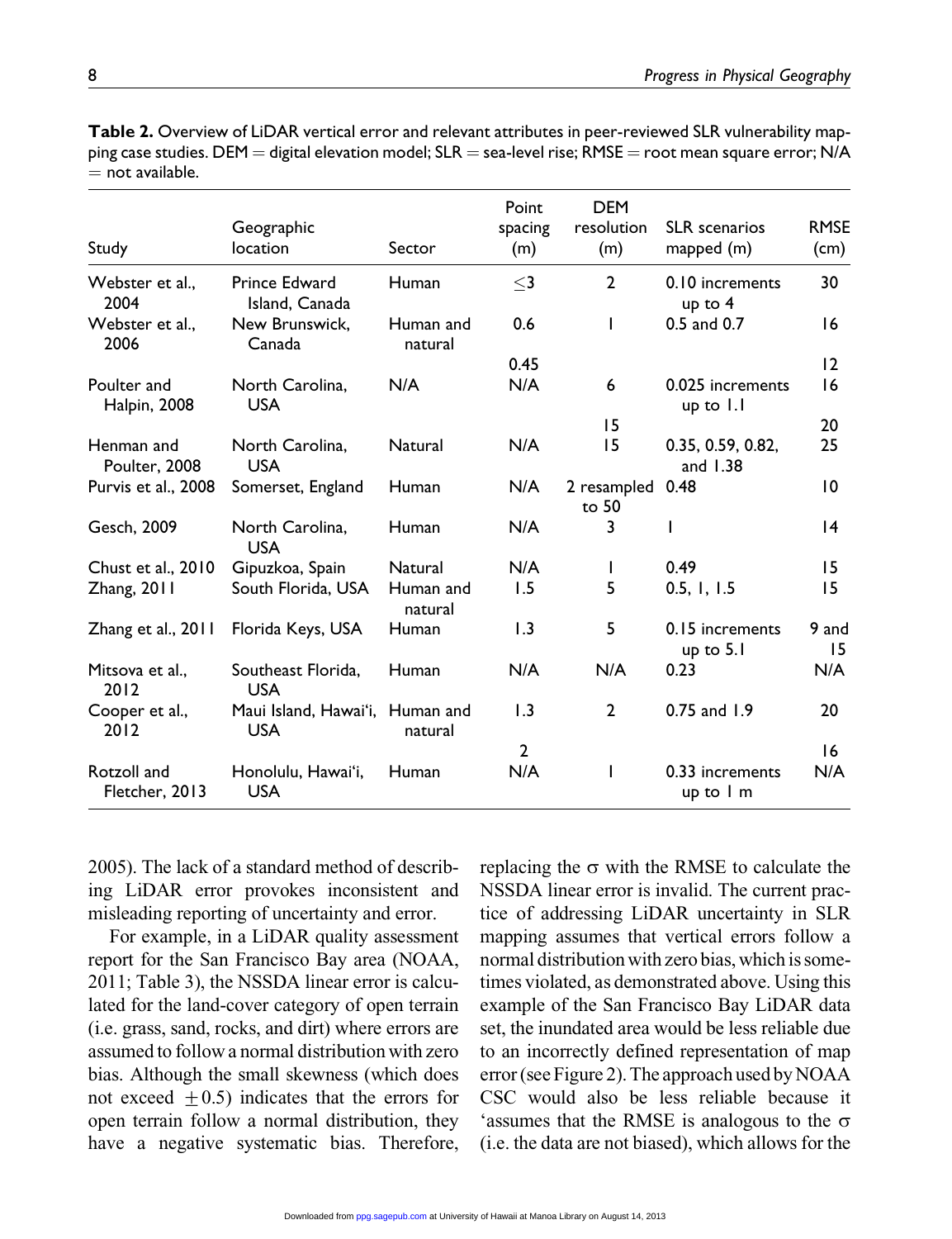generation for a type of Z-score or ''standard score'' from the data' (Marcy et al., 2011: 481; NOAA, 2010b: 3). Using the approaches outlined by Gesch (2009) and NOAA (2010b), one may overestimate the uncertainty of potential inundation areas because the RMSE is generally larger than the  $\sigma$ . The LiDAR elevation bias will further complicate the SLR mapping because LiDAR with a systematic positive bias will overestimate the land surface (e.g. Kraus and Pfeifer, 1998; Schmid et al., 2011), thus underestimating potential inundation. Likewise, LiDAR with a systematic negative bias will underestimate the land surface (e.g. Adams and Chandler, 2002; Hodgson et al., 2005), thus overestimating potential inundation. SLR vulnerability mapping calls for a comprehensive LiDAR error standard that considers these critical issues while addressing all potential sources of error.

# IV Discrepancies between vertical datums

#### 1 Vertical datums

Mapping SLR requires a basic understanding of the three major classes of vertical datums used to reference LiDAR: ellipsoidal, orthometric, and tidal datums (e.g. Gesch et al., 2009; Webster et al., 2004; see Figure 3). Normally, LiDAR data are first collected and referenced to an ellipsoidal datum (e.g. World Geodetic System of 1984), a smooth geometric surface with origin at Earth's mass center. LiDAR ellipsoidal elevations are transformed to orthometric elevations using a geoid model (e.g. Geoid 12), an equipotential

surface defined by Earth's gravity field with one or more tide stations used as control points. The zero contour of a geoid model approximates the global MSL shoreline used for measuring orthometric elevations (NOAA, 2001). LiDAR orthometric elevations are commonly referenced to an orthometric datum such as the North American Vertical Datum of 1988 (NAVD 88) used in the continental USA. The zero contour of any orthometric datum does not equal the value of MSL defined by a tidal datum (e.g. Gesch et al., 2009; NOAA, 2010b). Tidal datums are defined by a certain phase of the tide at a fixed tide station location (NOAA, 2001). MSL tidal datum is the average of the mean sea-level elevations of each tidal day, and Mean Higher High Water (MHHW) tidal datum is the average of the mean higher high water elevations of each tidal day, both observed over a National Tidal Datum Epoch (NTDE) of 19 years (currently 1983– 2001 for the USA; NOAA, 2003). MHHW is selected as the datum to map SLR inundation because it represents the modern highest high water mark where land is inundated daily. Discrepancies between orthometric and tidal datums can be significant, e.g. the difference between NAVD 88 and MSL often exceeds 1 m along the US West Coast (Gesch et al., 2009). SLR vulnerability mapping requires an understanding of the orthometric datum to which LiDAR elevations are referenced and tidal datums to evaluate whether a vertical transformation is needed.

Here, we attempt to illustrate the importance of vertical datum transformations and consider

Land-cover category RMSE (cm) Mean (cm) Median (cm) Skew  $\sigma$ (cm) No. of points NSSDA Linear error 95th percentile NDEP/ASPRS Consolidated 4.7 0.0 –0.3 3.447 4.7 60 6.2 cm Open terrain **2.6 –1.3** –0.9 **–0.207 2.3** 20 5.1 cm 5.3 cm Marsh 7.2 2.5 0.4 2.485 7.0 20 15.4 cm Urban 2.5 –1.0 –0.8 –0.556 2.3 20 4.7 cm

**Table 3.** LiDAR vertical error descriptive statistics for San Francisco Bay. RMSE  $=$  root mean square error;  $\sigma$  = standard deviation; no. of points = number of survey checkpoints. Modified from NOAA (2011).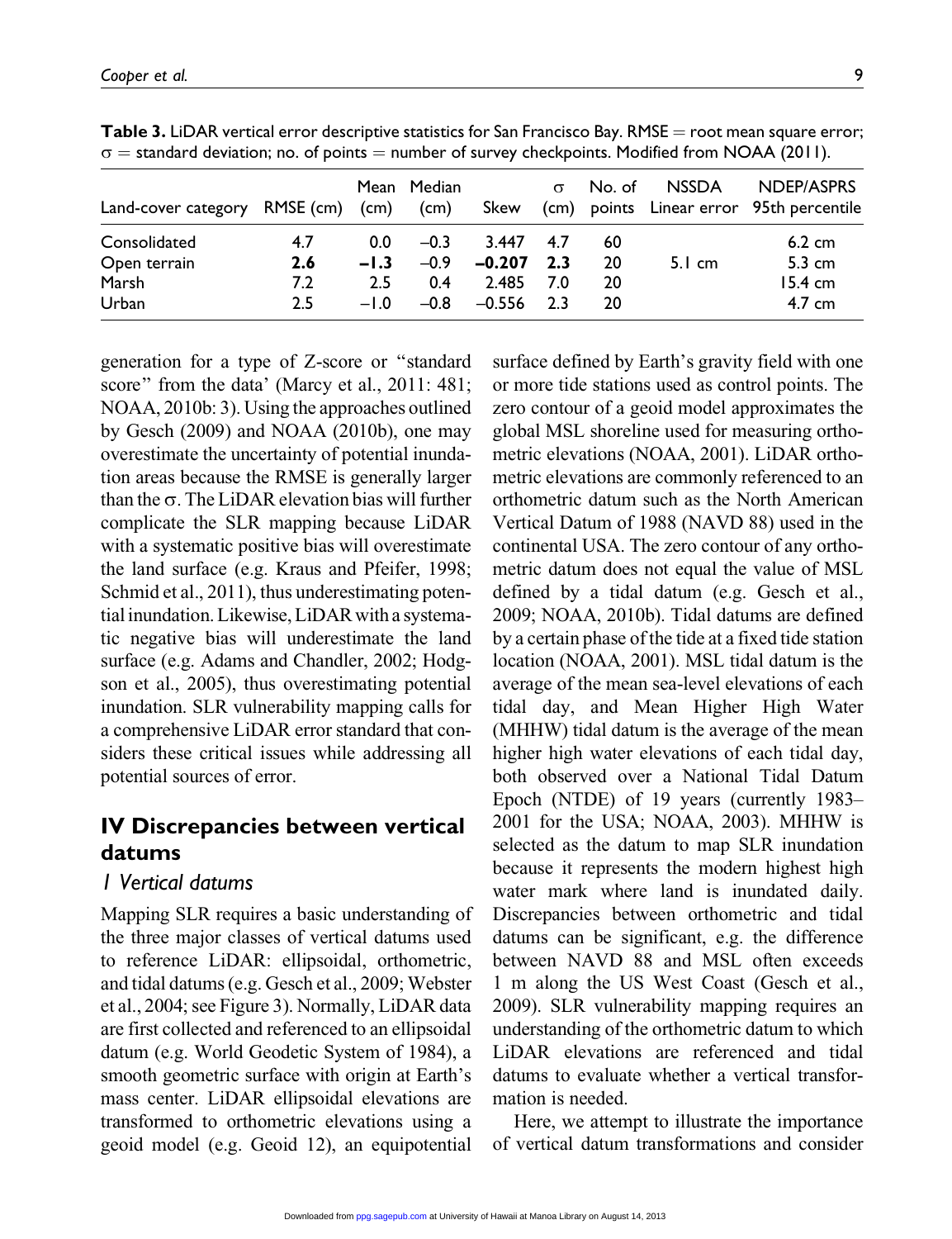

Figure 2. Applying the values from Table 3, the effect of using the root mean square error (RMSE) when LiDAR are negatively biased compared with using the standard deviation ( $\sigma$ ) when LiDAR are not biased. For example, location A will be mistakenly labeled as 'inundated' if (1) we assume the LiDAR surface has no bias although actually there is  $-1.3$  cm bias, and (2) RMSE is used in replacement of  $\sigma$  to calculate NSSDA linear error. Note: when LiDAR are not biased, the RMSE is equal to the  $\sigma$ .

existing approaches used to address this issue. A SLR scenario of 32 cm by 2050 (Rignot et al., 2011) and location of a National Geodetic Survey (NGS) and National Ocean Service (NOS; http://tidesandcurrents.noaa.gov) primary tidal benchmark near the Honolulu Tide Station are examined (Figure 3). Increasing sea level to 32 cm above Geoid 12 at this location results in mapping areas already inundated at MSL (1983–2001 epoch) because Geoid 12 is 65 cm below MSL. To correct this discrepancy, the relationship of the geoid and MSL must be established, which only can be determined at a tidal benchmark (NOAA, 2008). Many workers use



Figure 3. Example illustration demonstrating differences between datums using the Honolulu Tide Station. Ellipsoidal datum of NAD  $83 =$  North American Datum of 1983. Tidal datums of MHHW  $=$ Mean Higher High Water;  $MSL = Mean Sea Level;$  $MLLW = Mean$  Lower Low Water (1983–2001) epoch). Station datum is the zero reference for measuring tidal datums.

tidal benchmarks to establish relations between orthometric elevations and tidal datums (e.g. Chust et al., 2010; Cooper et al., 2012; Webster et al., 2004). NOAA (2010c) offers a technique where the difference between Geoid 12 and MSL  $(+65$  cm) is assumed as a constant offset (i.e. geoid separation from MSL) that is extended inland by extrapolation for a transformation to MSL. However, increasing sea level 32 cm above MSL results in mapping areas already inundated at MHHW (1983–2001 epoch) because MSL is 32.9 cm below MHHW. To map SLR relative to MHHW, a second transformation between tidal datums is needed. Following NOAA (2010c), the difference between MSL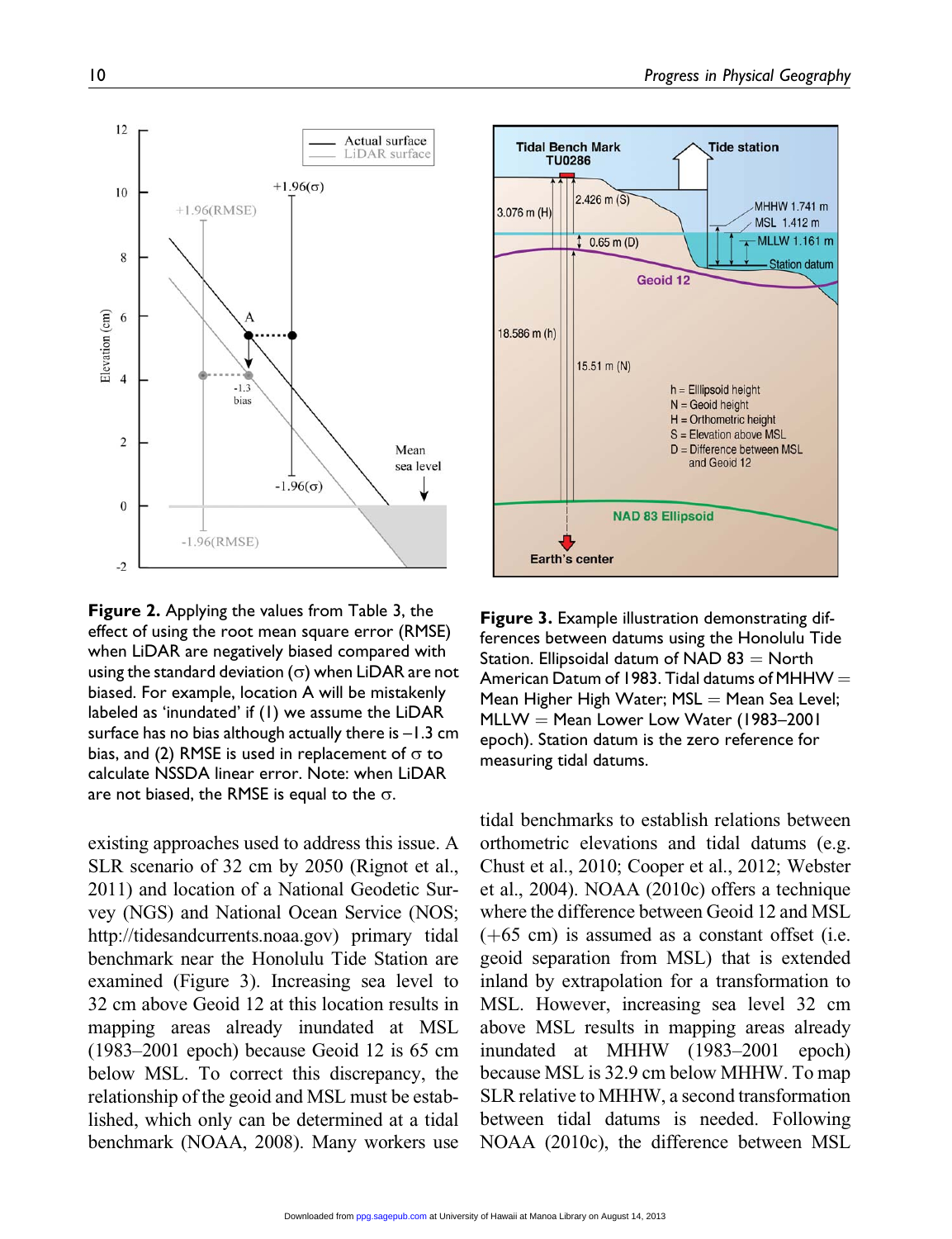and MHHW  $(+32.9 \text{ cm})$  is assumed as a constant offset that is extrapolated inland for a conversion to MHHW. Ultimately, increasing sea level 32 cm above the MHHW shoreline distinguishes between the modern higher high watermark and the added SLR increment. It is noted by Gesch et al. (2009) that descriptive statistics on the variability of datum transformations needs to be documented. Their technique can be applied to any coastal region around the world where the relationship between a geoid model and tidal datums can be determined at tidal benchmarks. This is applicable when the geoid is of high enough resolution to characterize the coastline. For the conterminous USA, discrepancies between vertical datums may be addressed using VDatum.

#### 2 VDatum

A vertical datum transformation tool, VDatum (http://vdatum.noaa.gov), was developed for the conterminous USA by NOAA NOS and NGS to transform elevation data among approximately 30 vertical reference systems within the three major classes (Parker, 2002). VDatum uses Topography of the Sea Surface (TSS) to convert between NAVD 88 and MSL (e.g. Myers et al., 2005). The TSS is generated for a region by interpolating the difference between MSL (observed at NOS tidal benchmarks) and NAVD 88 elevations (e.g. Hess et al., 2005). VDatum uses a hydrodynamic model called ADvanced CIRCulation model (ADCIRC) to simulate tidal datums of a region (e.g. Hess et al., 2005). A spatial interpolation technique called Tidal Constituent and Residual Interpolation (TCARI; Hess, 2002) is used to calibrate the hydrodynamic modeled tidal datums with observed tidal datums over a 19 year epoch at nearby tide stations (Parker et al., 2003). The corrected modeled tidal datums are interpolated onto a spatial variable resolution grid of sea surface elevations used for converting between tidal datums (Myers et al., 2005).

VDatum is the industry standard in the USA for transforming LiDAR elevations between vertical datums. Here we provide a preliminary assessment of vertical uncertainties in VDatum, as found in NOAA (2012). The Delaware Bay region is used as an example when transforming values from the International Terrestrial Reference Frame of year XX (ITRFxx)-to-MHHW that is typical for a SLR vulnerability mapping project (Figure 4). The  $\sigma$  is used to quantify uncertainties between two groups in VDatum: source data (e.g. North American Datum of 1983 (NAD 83), NAVD 88, MSL, and MHHW) and transformations (e.g. ITRFxx-to-NAD 83, NAD 83-to-NAVD 88, NAVD 88-to-MSL, and MSL-to-MHHW). For individual uncertainties of source data, VDatum considers a constant  $\sigma$  of 2 cm for NAD 83, and a constant  $\sigma$  of 5 cm for NAVD 88 nationwide (Zilkoski et al., 1992); additionally, MSL and MHHW uncertainties throughout the Delaware Bay region are calculated as having a single  $\sigma$  of 1.3 cm (NOAA, 2012). It is assumed that the individual uncertainties are independent (the value of one measurement does not affect the value of the other measurement) and randomly distributed (follow a normal distribution), so that all uncertainties may be represented by a single value calculated by summing in quadrature. The total uncertainty of all source data in the Delaware Bay region (Figure 4) is:  $\sqrt{2^2 + 5^2 + 1.3^2 + 1.3^2}$  $=$  5.7cm. For individual uncertainties of transformations, ITRFxx-to-NAD 83  $\sigma$  is 2 cm, NAD 83-to-NAVD 88  $\sigma$  is 5 cm, NAVD 88to-MSL (TSS transformation uncertainty)  $\sigma$  is 8.6 cm; additionally, MSL-to-MHHW (tidal transformation accuracy)  $\sigma$  is 7.8 cm (NOAA, 2012). The total uncertainty of all transformations in the Delaware Bay region (Figure 4) is:  $\sqrt{2^2 + 5^2 + 8.6^2 + 7.8^2} = 12.8$ cm. The total uncertainty of source data and transformations can be calculated by summing in quadrature as the Maximum Cumulative Uncertainty (MCU) =  $\sqrt{5.7^2 + 12.8^2} = 14$ cm. The MCU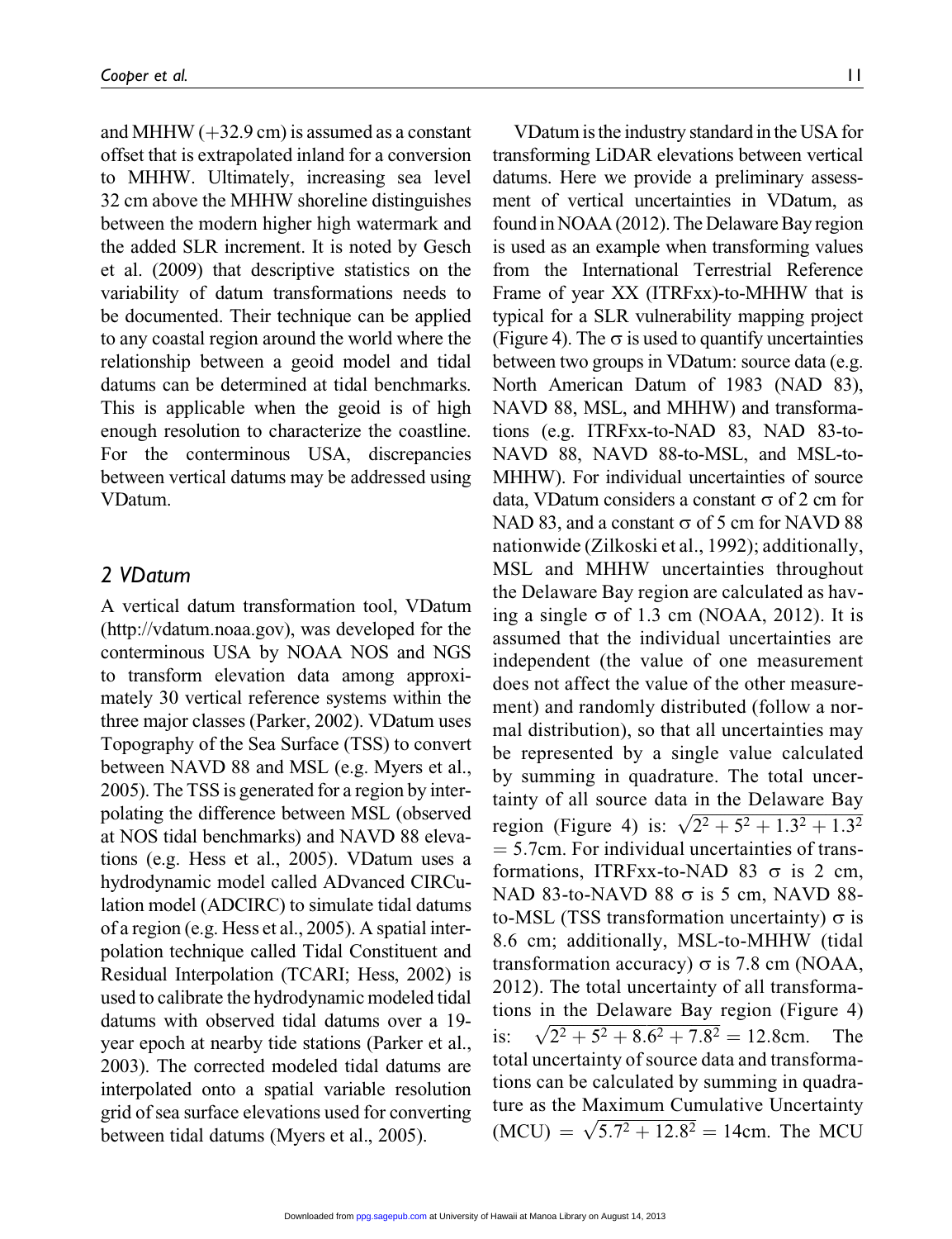**International Terrestrial** Reference Frame of vear XX (ITRFxx)  $\sigma$  = 2.0 cm Topography of Sea Surface  $(TSS)$ transformation North American North American  $\sigma$  = 5.0 cm Mean Sea  $\sigma$  = 8.6 cm Datum of 1983 Vertical Datum of Level (MSL) (NAD 83) 1988 (NAVD 88)  $\sigma$  = 1.3 cm  $\sigma$  = 5.0 cm  $\sigma$  = 2.0 cm Mean Higher High Tidal transformation Water (MHHW)  $\sigma$  = 7.8 cm  $\sigma$  = 1.3 cm

Figure 4. VDatum errors calculated as standard deviation values  $(\sigma)$  for Delaware Bay region from NOAA (2012). Arrows denote transformation processes, ovals denote core datums, and rectangles denote individual vertical datums.

can be derived for any region in the conterminous USA following NOAA (2012), and the calculation and transformation details can be documented in SLR studies employing VDatum. These transformation errors are used in the NOAA CSC's SLR mapping visualization tool for mapping inundation uncertainty (http:// www.csc.noaa.gov/slr/viewer). We note that for short-term SLR planning targets (e.g. 32 cm by year 2050), current VDatum errors may complicate generating accurate inundation maps referenced to MHHW.

# V Mapping minimum statistically significant SLR scenarios

Producing vulnerability maps useful for planning involves determining the minimum SLR scenario to map. The minimum statistically significant SLR increment is a function of the vertical error of the elevation data (Gesch et al., 2009). For example, Zhang et al. (2011) mapped SLR increments relative to the RMSE. The NRC (2007) recommends that LiDAR quality meet a minimum RMSE of 9.25 cm for coastal areas vulnerable to coastal hazards. Gesch et al. (2009) note

that the minimum SLR increment supported by such a data set is the NSSDA linear error  $(1.96 \times 9.25 = 18.1$ cm); however, the reliability of the mapped vulnerable areas are low because the SLR increment is equal to the LiDAR error. The quality of a vulnerability map is increased when the LiDAR error is at least twice as certain as the SLR increment (Gesch et al., 2009), which is referred to as a 'rule of thumb' (NOAA, 2010c: 103). Increasing the NSSDA linear error of 18.1 cm by the factor 2 results in more reliable SLR vulnerability mapping of 36.3 cm increments  $(2 \times 18.1 = 36.3$ cm). Following these guidelines by Gesch et al. (2009) and Gesch (2012), we note that SLR vulnerability mapping of short-term planning targets of 32 cm and below requires a RMSE of 8.2 cm and better if bias is zero. However, in addition to LiDAR, choosing the minimum statistically significant SLR scenario to map is a function of vertical datum transformation.

Here we assume that the individual LiDAR and VDatum uncertainties are independent and normally distributed so that the total uncertainty can be calculated. For example, we consider the ITRFxx-to-MHHW transformation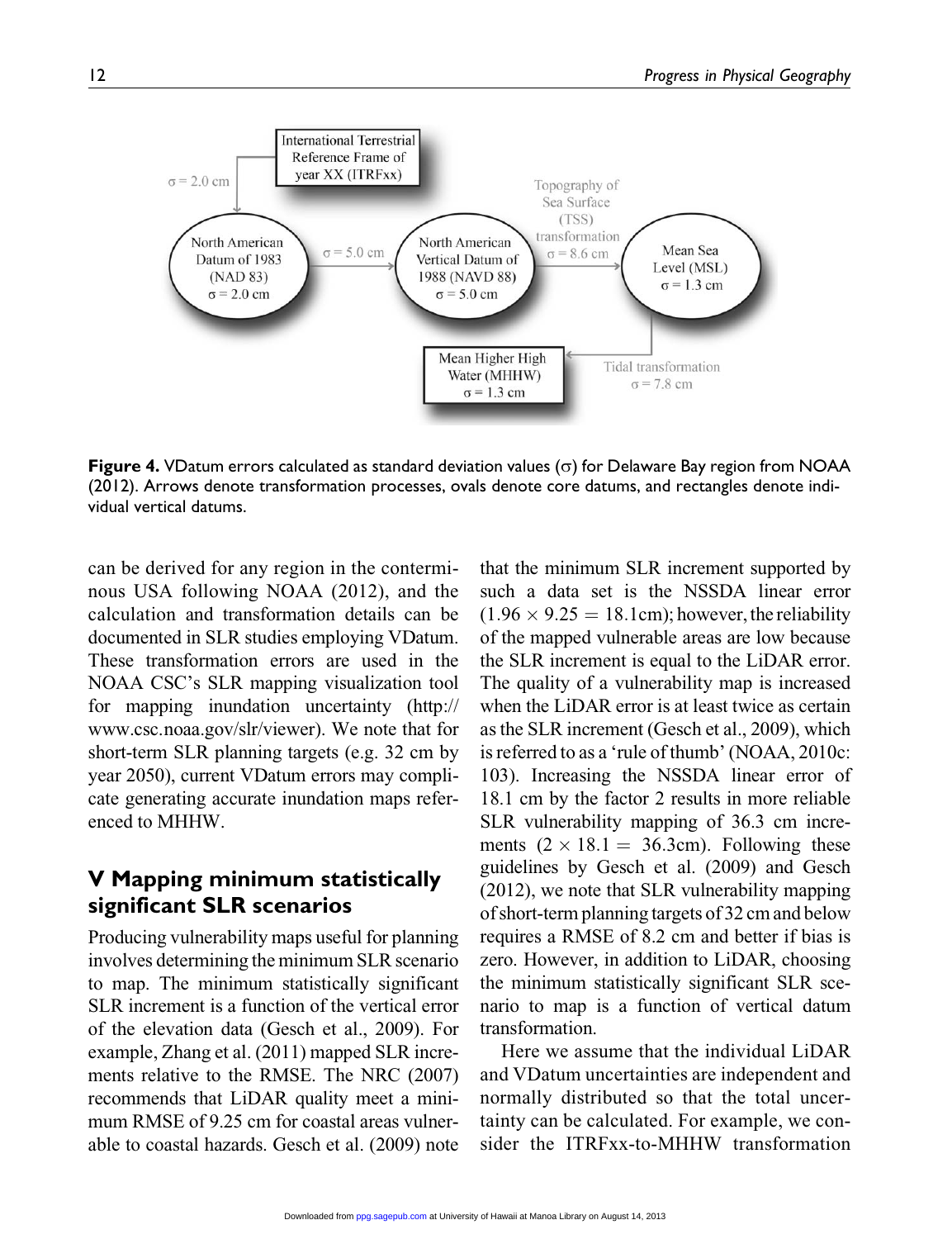using VDatum MCU of 14 cm for the Delaware Bay (section IV), and the NRC (2007) minimally required RMSE of 9.25 cm, and calculate the LiDAR and VDatum total error:  $\sqrt{9.25^2 + 14^2} = 16.77$ cm. Increasing the total uncertainty of 16.77 cm by the factor 1.96 results in a minimum SLR scenario of 32.87 cm  $(1.96 \times 16.77 = 32.87$ cm); however, the reliability of the mapped vulnerable areas is low because the SLR increment is equal to the LiDAR and VDatum total error. The quality of a vulnerability map is increased when the LiDAR and vertical datum transformation total uncertainty is at least twice as certain as the SLR increment. Increasing the total uncertainty by the factor 2 results in mapping minimum statistically significant SLR increments of 65.7 cm  $(32.87 \times 2 = 65.7$ cm). This example demonstrates that it is difficult to generate an accurate inundation map using short-term SLR planning targets (e.g. 32 cm by year 2050) based on current LiDAR and VDatum errors.

# VI LiDAR processing for DEM generation and bias correction

Some important issues in LiDAR DEM generation include interpolation algorithms, DEM resolution, and filtering or classification algorithms (Liu, 2008). The most complicated, yet fundamental first step for LiDAR DEM generation is the processing of the LiDAR point cloud (points defined by  $xyz$  in a coordinate system) into classified 'ground' and 'non-ground' returns (e.g. vegetation or buildings; Chen et al., 2007; Liu, 2008; Webster et al., 2006). SLR vulnerability mapping requires quality DEMs derived from LiDAR returns classified as bare earth or 'ground'. LiDAR providers use proprietary algorithms to classify and remove 'non-ground' returns (Hodgson and Bresnahan, 2004; Schmid et al., 2011). Most algorithms are centered on the difference between geometric characteristics of the LiDAR point cloud for terrain and nonterrain features (Sithole and Vosselman, 2004; Zhang and Whitman, 2005), yet these processes are not completely effective; there is still room for improvement (Liu, 2008). LiDAR providers usually perform manual inspection by a human operator, which tends to be labor intensive but dramatically improves the quality of the classification results (Hodgson et al., 2005). Unfortunately, not all LiDAR providers perform classification or remove returns over vegetated areas successfully (Cooper et al., 2012; Hodgson et al., 2005; Schmid et al., 2011).

It is cautioned that end-users should not assume any given LiDAR data set represents the surface (e.g. bare earth) intended for their application (Schmid et al., 2011). Few studies critically accept LiDAR point data from the provider to assess the quality. One method used to improve the bare-earth file is to fine-tune classification results of 'ground' returns. For example, Webster et al. (2004, 2006) note that the filtering algorithms used a threshold filter where 'nonground' returns were classified based on abrupt elevation changes relative to their neighbors, which caused LiDAR returns on irregularly high elevations such as wharf edges, seawalls, cliffs and coastal dunes to be incorrectly classified as 'non-ground'. They manually inspected the 'non-ground' return file and reclassified the LiDAR returns on top of these coastal terrain features as 'ground' to include in a newly generated DEM. Thus, it is important LiDAR providers make available to end-users both 'ground' and 'non-ground' return files. Cooper et al. (2012) manually inspected the 'ground' return file overlain with orthophotos and identified LiDAR returns on top of vegetation surrounding a freshwater marsh that should have been classified as 'non-ground'. They reclassified the LiDAR returns over vegetation as 'non-ground' to finetune classification in the 'ground' return file; otherwise, they found that a DEM generated from the original LiDAR 'ground' return file underestimated the extent of potential SLR. An advantage to filtering is the possibility to detect bare-earth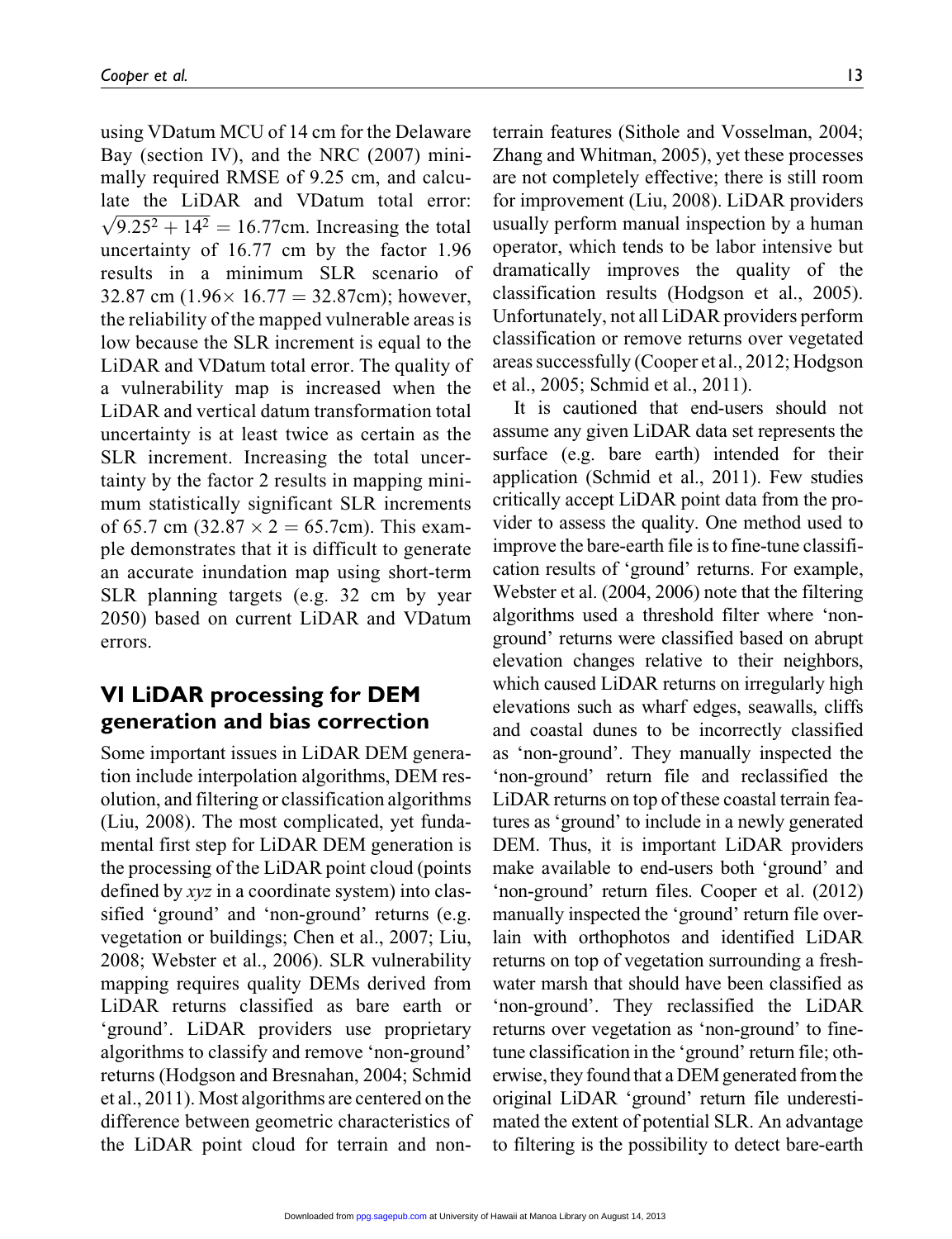points while maintaining point density (Schmid et al., 2011). However, a disadvantage is that not all end-users have available the required software to reclassify LiDAR data.

In the absence of filtering software, Schmid et al. (2011) demonstrate another technique for end-users to improve estimates of ground elevations in coastal marshes: minimum bin methods (selects lowest elevation point in a user-defined grid resolution to represent each grid cell in the output raster). Problems encountered in the bare-earth file included coastal marsh vegetation (>1 m in height) incorrectly classified as 'ground'. They document that although the minimum bin method removes more points resulting in a coarser resolution DEM, this is manageable in coastal marshes where topographic variations are limited. After the bare-earth file is inspected for quality and used to generate a DEM, a quantitative assessment should be employed to correct any bias.

End-users typically identify bias by comparing LiDAR DEM elevations with independently collected Ground Control Points (GCPs) to calculate mean vertical error (i.e. bias),  $\sigma$ , and RMSE. Vegetation is known to cause a positive bias (e.g. Hladik and Alber, 2012; Schmid et al., 2011). For coastal marsh vegetation areas, Schmid et al. (2011) report that vertical errors for the nonminimum bin DEM (2 m resolution) are more biased with a higher RMSE than when compared to the minimum bin DEM (5 m resolution) using GCPs. However, the minimum bin method may underestimate (i.e. negative bias) upland areas with steeper slopes and tidal streams. To correct this negative bias and reduce the RMSE, an adjustment was made by increasing DEM values (>1 m) in upland areas by the mean error (bias). Hladik and Alber (2012) developed a speciesspecific correction factor quantified from GCPs as the mean error for each coastal marsh vegetation type. They found that the LiDAR DEM overestimated (i.e. positive bias) each marsh cover type, so the species-specific correction factor was subtracted from each marsh cover type in the

DEM to correct for bias and reduce the RMSE. Cooper et al. (2012) took a different approach by calibrating one LiDAR DEM with tidal benchmarks, which was used to compare elevations of a second LiDAR DEM where tidal benchmarks were absent. They found that the second LiDAR DEM overestimated the land surface creating a positive bias, so an adjustment was made by decreasing the second DEM by the mean error. After the quality of the LiDAR filtering results is examined for DEM generation, and any bias corrected, often the next step is to model SLR inundation.

## VII SLR inundation modeling

LiDAR DEMs are integrated into a Geographic Information System (GIS) to identify grid cells with elevations at or below a SLR planning target. Known as a 'bathtub' approach, this is an essential first step that results in identifying vulnerable grid cells that are both disconnected from and connected to ocean waters. It is argued that this simple practice is inadequate to modeling inundation because it is assumed that only areas connected to the ocean will be flooded (Poulter and Halpin, 2008). On the other hand, it is assumed that areas disconnected from the ocean will also experience groundwater inundation (Cooper et al., 2012; Reynolds et al., 2012; Rotzoll and Fletcher, 2013). Three techniques are used to identify areas submerged.

The first approach converts vulnerable grid cells to polygons and uses visual determination and manual selection of polygons open to the ocean. A benefit of this technique is that it helps to visually identify features in the LiDAR DEM that obstruct hydraulic flow. For example, Webster et al. (2006) found that bridges and raised roadbeds in the DEM blocked stream channels causing some polygons to be cut off from direct marine inundation. They modified the DEM by 'notching' bridges and roadbeds to correct flow through low-lying stream channels. In Webster et al. (2004), engineers were also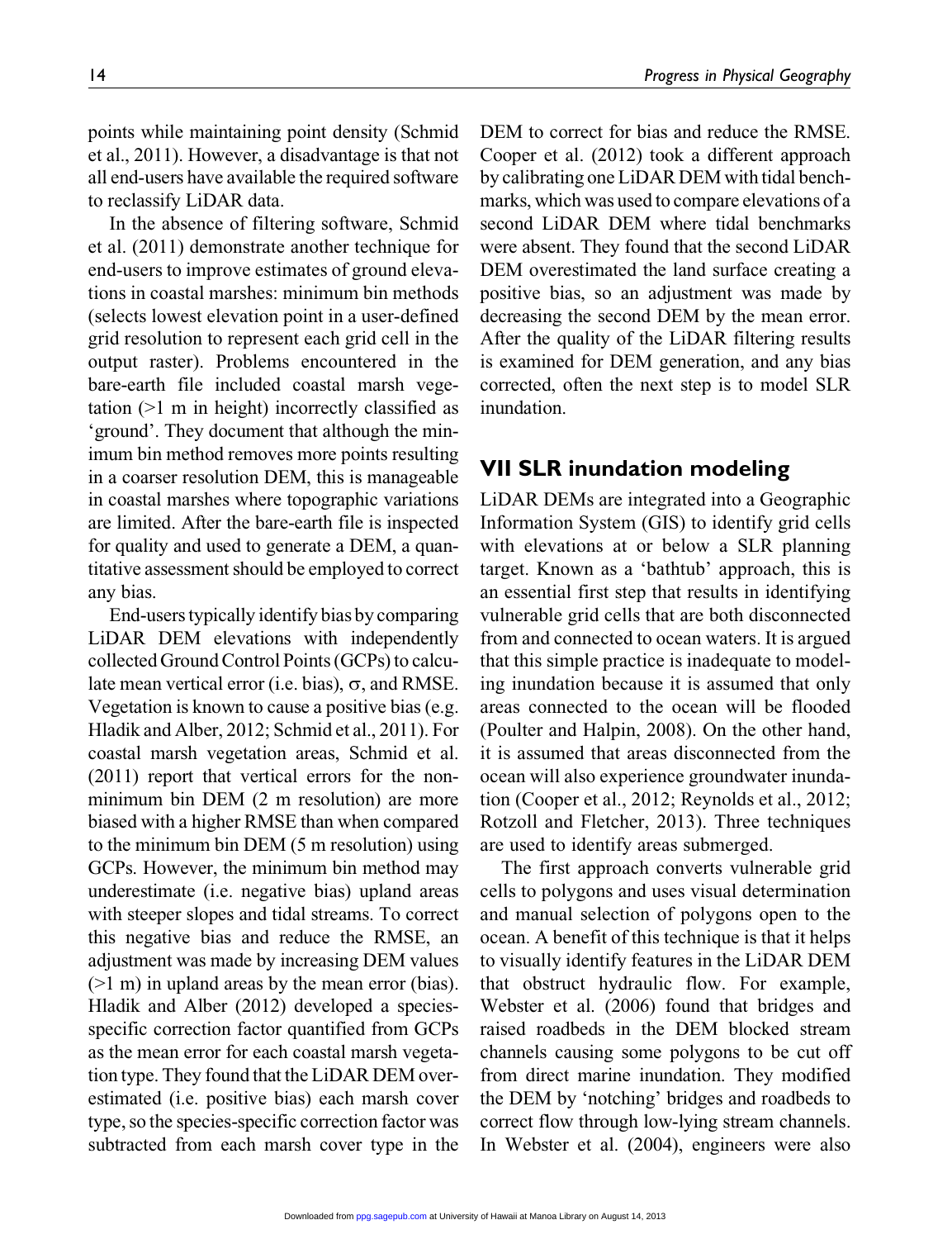consulted to better assist in the identification of which areas upstream from culverts should be included in the manual selection. Chust et al. (2010) reasoned that some polygons, not open to direct marine inundation, should also be selected in order to locate potentially vulnerable crops preserved by walls. A limitation to this approach, similar to the process of a human operator manually classifying 'ground' returns, is that it tends to be labor intensive.

A second technique uses hydrodynamic modeling to identify grid cells as vulnerable to inundation. Purvis et al. (2008) modeled the flow between each direction of a cell using a twodimensional hydrodynamic model to simulate extreme flooding events coupled with SLR. A restriction to this approach is that it requires intense computation time, in which the horizontal resolution of the LiDAR DEM was resampled from 2 to 50 m. Zhang (2011) notes that low LiDAR DEM resolutions (e.g. 30 m) have little effect when modeling inundation on regions at the magnitude of hundreds of square kilometers, yet high resolutions (e.g. 5 m) are essential for SLR decision-making involving individual properties at risk. Therefore, the use of hydrodynamic modeling, as in the case of Purvis et al. (2008), may be more practical for regions of considerable extent.

The third approach (which is actually an automated version of the first approach) models direct marine inundation based on the assumptions of hydrologic connectivity. Poulter and Halpin (2008) reason that hydrologic connectivity effectively constrains the spread of SLR by specifying whether a grid cell is directly submerged. Hydrologic connectivity is modeled using the 4 sides of a grid cell in the cardinal directions (Poulter and Halpin, 2008; Zhang et al., 2011), and the 8 sides of a grid cell in the diagonal and cardinal directions (e.g. Cooper et al., 2012; Gesch, 2009; Poulter and Halpin, 2008). A drawback to this technique is that the 4-side connectivity rule may underestimate potential impacts, and conversely, the 8-side connectivity rule may

overestimate potential impacts (Poulter and Halpin, 2008; see Figure 5). The 8-side connectivity assumption may be the more conservative approach to use for planning.

Planners need maps that illustrate both direct marine inundation and groundwater inundation (reduced drainage coupled with higher water tables). Modeling direct marine inundation alone will underestimate potential impacts because low-lying areas disconnected from ocean waters will also experience some form of flooding under SLR. Until recently, the impact of SLR through groundwater inundation was largely unknown (Rotzoll and Fletcher, 2013). Higher groundwater levels have the potential to submerge underground infrastructure, flood basements, reduce overland peak discharge (Bjerklie et al., 2012) and create inland areas characterized by standing pools of brackish water (Rotzoll and Fletcher, 2013). One useful approach is to symbolize areas connected to the ocean differently from areas not connected to the ocean (Cooper et al., 2012; Marcy et al., 2011; Zhang et al., 2011). Rotzoll and Fletcher (2013) found that the latter reveals widespread flooding of inland areas before direct marine inundation, which is also identified in maps by Cooper et al. (2012). Reynolds et al. (2012) identify grid cells vulnerable to groundwater inundation by areas connected to an inland lake. Following Bjerklie et al. (2012), they predicted that a 1 m rise in sea level would be equivalent to a 1 m rise in the groundwater table causing the lake to expand. Grid cells vulnerable to both direct marine inundation and groundwater inundation are often converted to polygons to create vectorized SLR hazard data layers to be used in spatial analysis.

### VIII Vulnerability by sector

Spatial analysis in a GIS is the preferred technique for evaluating the potential impacts of SLR on existing coastal systems. For example, land loss due to the impacts of SLR on higher water tables was evaluated by compiling existing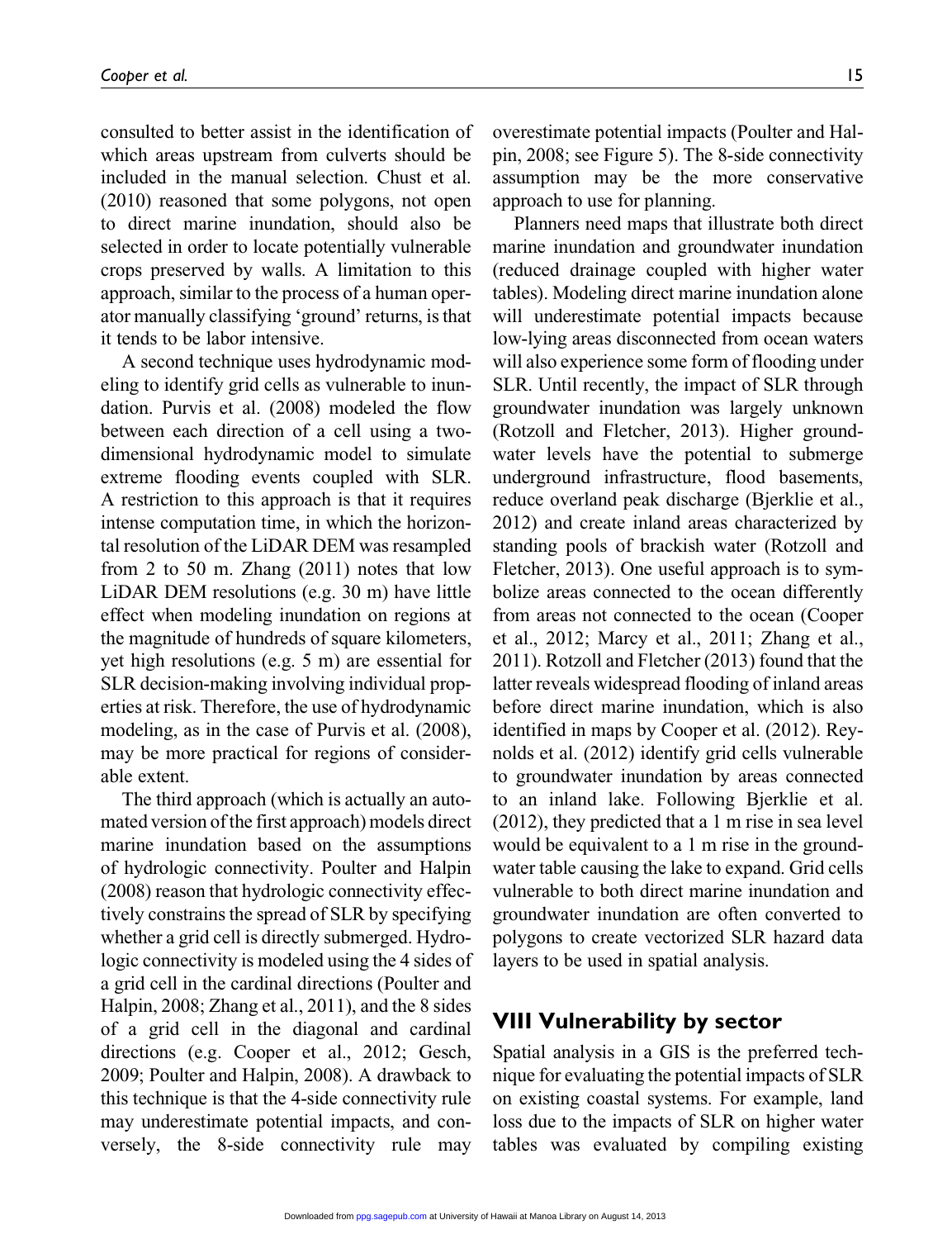

Figure 5. Demonstration of fewer cells connected using the 4-side approach compared to many cells connected using the 8-side approach.

coastal groundwater data to estimate the water table at MHHW coupled with SLR (Rotzoll and Fletcher, 2013). Land loss due to the effect of SLR on coastal erosion was calculated using the Bruun rule (Bruun, 1988; Chust et al., 2010). Zhang et al. (2013) determined the storm surge flooding with SLR using a numerical model by considering the non-linear interaction between SLR and storm surge. Reynolds et al. (2012) modeled inundation due to wave-driven water levels (wave set-up  $+$  wave run-up) combined with SLR. As we begin to understand other physical effects of SLR, we need to incorporate these effects into SLR vulnerability mapping.

The biophysical impacts of SLR on existing natural systems are often examined (Table 2) by overlaying the SLR hazard layers with other data layers that characterize natural coastal systems. Chust et al. (2010) used coastal habitat data layers such as sandy beaches, wetlands, and vegetated dunes to estimate potential habitat loss and found that environmental change threatens coastal biodiversity, especially among sandy beach habitat. Change in wetlands (e.g. salt marshes) is a response of the relation of rising sea levels to tidal ranges, and SLR hazard layers were used to identify the extent of landward migration (Webster et al., 2006). In efforts to help managers protect endangered native

water bird species habitat where additional wildlife conservation is anticipated, SLR hazard layers delineated potential wetland expansion as a result of reduced drainage coupled with rising water tables and potential wetland loss (where wetlands open up to the ocean; Cooper et al., 2012). Adaptation strategies to groundwater inundation will be difficult when high tides coincide with rainfall, thus requiring more complex planning tools than direct marine inundation (Rotzoll and Fletcher, 2013). Henman and Poulter (2008) combined peat soils data layers and the National Land Cover Dataset (NLCD; developed by the US Geological Survey c. 2001; Homer et al., 2004) to define the area of peat and vegetation type loss. They concluded that higher seas on freshwater coastal peatlands might contribute to a larger amount of carbon to aquatic habitats and the atmosphere than previously recognized.

Studies also assess the economic impacts of SLR defined by damage costs (Table 2). However, adaptation costs such as beach and wetland nourishment, and saltwater intrusion barriers, are not assessed. Overlay of SLR and associated storm surge hazard layers with land-use data layers derived from the Land Cover Map of Great Britain 2000 (Fuller et al., 1994) provided estimates of the costs of potential land loss (Purvis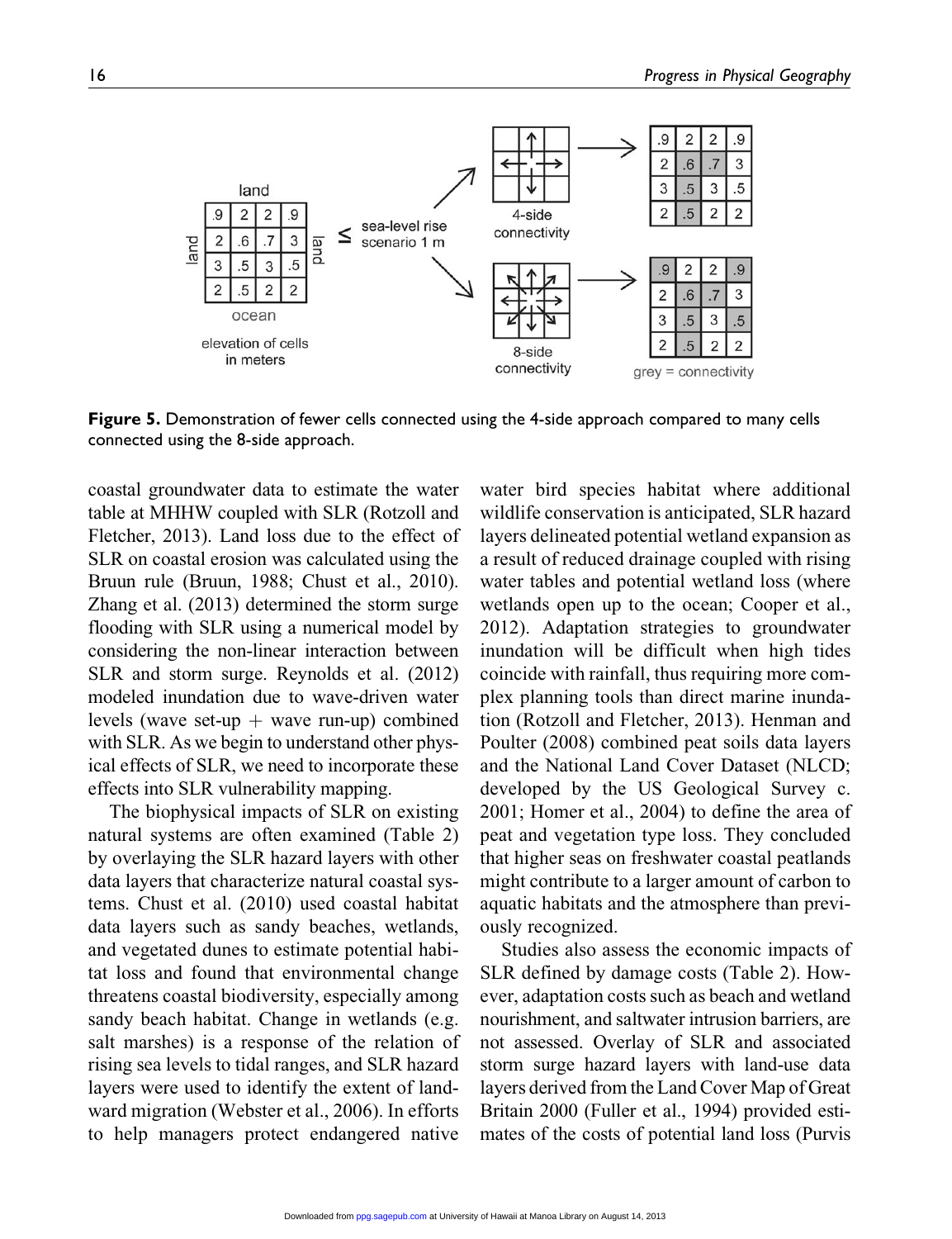et al., 2008). Up-to-date land parcel data layers provided by the respective counties were intersected with SLR hazard layers to measure costs of potential property loss (Cooper et al., 2012; Zhang et al., 2011) and building loss (Cooper et al., 2012) based on the percentage of each parcel inundated. Zhang (2011) used a different approach to evaluate the costs of property loss where a land parcel is assumed inundated if its centroid is within the SLR inundation layer. He found problems in the land parcel data such as duplicate parcel identifications that needed correction. This is a good indicator that the quality of the data used to characterize vulnerabilities should be examined, and perhaps improved, before use in SLR vulnerability assessment. Webster et al. (2004) conclude that estimating the potential costs of inundation on critical infrastructure, properties, businesses, and heritage sites results in effective planning and prompt adaptation of new procedures for building permits.

Evaluating the potential social impacts is defined by the amount of actual and anticipated populations subject to SLR, which tends to be challenging due to population numbers not being uniform throughout census block layers. Zhang (2011) and Zhang et al. (2011) assumed that a 2000 census block was inundated based on the centroid approach discussed above. Zhang et al. (2011) note that the population impacted could also be approximated based on the percentage of the census block submerged (if the census blocks are not too large in size). However, census blocks tend to be much larger in size (at the order of kilometers) compared to land parcel data layers, thus reducing the practical use of census block data for fine-scale SLR mapping. On the other hand, Gesch et al. (2009) suggested the use of dasymetric mapping to improve analysis of vulnerable population and socio-economic data. Mitsova et al. (2012) used dasymetric mapping techniques to interpolate 2010 census block population numbers and county population projections to the smaller land parcel units. They confirm that this approach more effectively characterizes existing and future population distributions vulnerable to SLR.

# IX Best practices in SLR vulnerability mapping

In their analysis of SLR vulnerability mapping for Maui, the authors implement many of the best practices discussed above (Cooper et al., 2012). They test a series of global SLR estimates for a long-term planning target, but where regional SLR estimates are available for short and long-term planning targets, we note that these should be included into analysis of future impacts. Additionally, the authors incorporate the LiDAR uncertainty into both the vulnerability maps and derived assessments of potential impacts. However, they make the same assumption that the data are normally distributed with zero bias. This problem stems from some LiDAR providers not following current available guidelines and not reporting descriptive statistics (e.g. RMSE, mean error or bias,  $\sigma$ , skewness), and, overall, the lack of a LiDAR error standard. Tidal benchmarks are used to calibrate LiDAR elevations with MSL tidal datum and descriptive statistics are reported. They present an approach to adjust for a statistically significant bias when working with more than one LiDAR data set for areas lacking tidal benchmarks (and VDatum). The quality of the LiDAR point data files is inspected before DEM generation, and SLR is mapped above MHHW. Areas vulnerable to marine and groundwater inundation are symbolized differently in the vulnerability maps and quantified separately in the derived estimates of potential impacts.

# X Conclusions

The objective of this paper is to review current published practices in SLR vulnerability mapping to determine whether there are minimum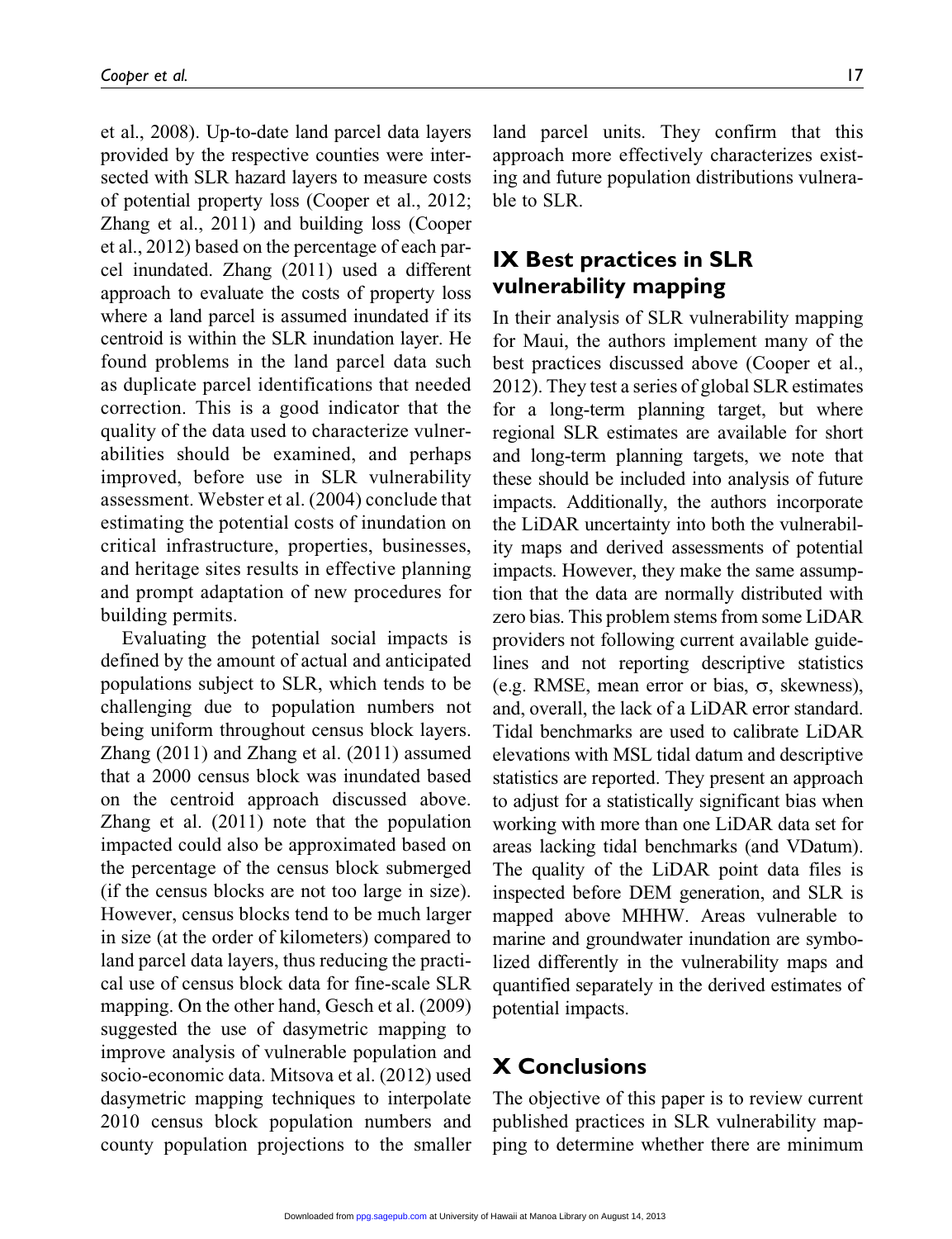criteria that LiDAR elevation data should meet when applied in SLR decision-making. The authors identify the following:

- Research is converging on a short-term planning target of 32 cm global SLR by 2050 and a long-term planning target of 1 m global SLR by 2100.
- The most commonly used guideline for reporting LiDAR error, NSSDA linear error, is based on two assumptions: (1) errors follow a normal distribution allowing use of the standard normal variable of 1.96; (2) data have a zero bias allowing use of the RMSE instead of the  $\sigma$  (i.e. the RMSE is equivalent to the  $\sigma$ ).
- The deficiency of a standard method of describing all potential sources of LiDAR error provokes inconsistent and misleading reporting of uncertainty and error.
- The current practice of SLR mapping assumes that LiDAR vertical errors follow a normal distribution with zero bias, which is sometimes violated. End-users will benefit if LiDAR providers document descriptive statistics (e.g. RMSE, mean error or bias,  $\sigma$ , skewness).
- Mapping a minimum statistically significant SLR planning target of 32 cm is difficult to achieve based on current LiDAR and VDatum data sets.
- SLR vulnerability mapping often requires two datum conversions: (1) land datum to which LiDAR elevations are referenced to local tidal datum of MSL; (2) MSL to local tidal datum of MHHW.
- DEMs derived from LiDAR returns classified as bare earth or 'ground' is essential, yet not all LiDAR providers perform classification or remove returns over vegetated areas successfully.
- Planners need maps that illustrate both marine and groundwater inundation. Modeling direct marine inundation alone will underestimate potential impacts because

low-lying areas disconnected from ocean waters will also experience flooding.

It is expected that this review will result in better practice of the use of LiDAR DEMs in SLR vulnerability mapping. The authors identify continuing research needs in areas of rectifying coastal DEMs with local tidal datums. New methodologies such as Monte Carlo techniques may incorporate the many uncertainties in vulnerability mapping such as LiDAR data, vertical datum transformations, future SLR estimates, groundwater table elevations, changing storm surges, wave overtopping, etc., regardless whether the data follow a normal distribution or not. New ways of communicating vulnerability may include using flow diagrams of which direction inundation would flow. Further research is needed in identifying the true relationship between bare-earth products and ground level. Additionally, new assessments of adaptation costs such as beach and wetland nourishment, and saltwater intrusion barriers may complement the SLR vulnerability mapping.

#### Funding

This study was funded by a grant from the US Department of Interior, Pacific Islands Climate Change Cooperative (Honolulu, HI). We thank Ev Wingert, Reece Jones, Ed Carlson, Michael O. Garcia, Tiffany Anderson, Julius R. Paulo, and three reviewers for their helpful comments for improvements. Data made available from NOAA NOS, and NGS.

#### References

- Adams J and Chandler J (2002) Evaluation of lidar and medium scale photogrammetry for detecting soft-cliff coastal change. The Photogrammetric Record 17(99): 405–418.
- Adger N (2006) Vulnerability. Global Environmental Change 16(3): 268–281.
- Adger N, Hughes T, Folke C, et al. (2005) Social-ecological resilience to coastal disasters. Science 309(5737): 1036–1039.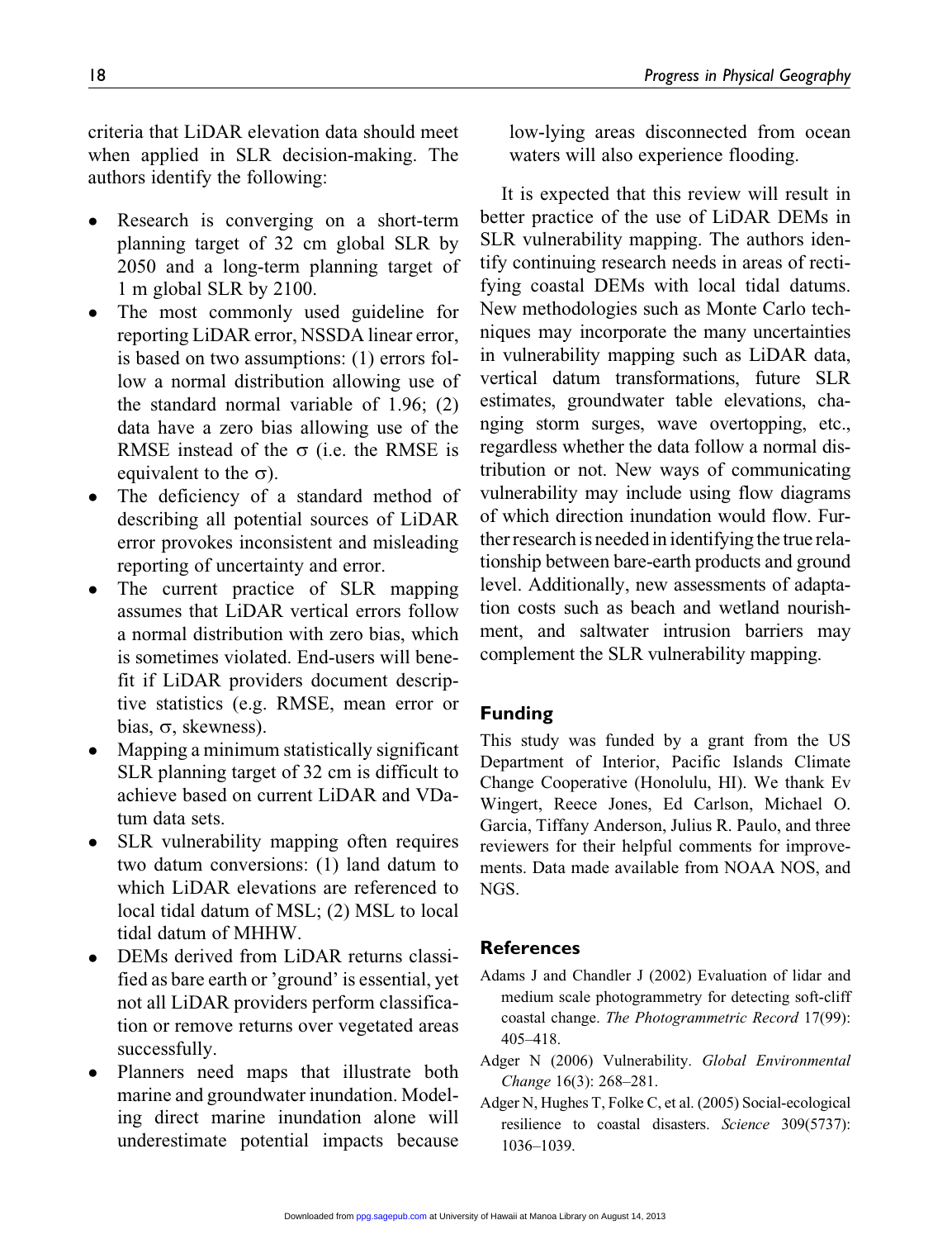- Aguilar F and Mills J (2008) Accuracy assessment of lidar-derived digital elevation models. The Photogrammetric Record 23(122): 148–169.
- Aguilar F, Mills J, Delgado J, et al. (2010) Modelling vertical error in lidar-derived digital elevation models. ISPRS Journal of Photogrammetry and Remote Sensing 65: 103–110.
- American Society of Photogrammetry and Remote Sensing (ASPRS) (2004) ASPRS guidelines vertical accuracy reporting for lidar data (version 1.0). Report for the American Society for Photogrammetry and Remote Sensing Lidar Committee, 24 May.
- Bjerklie D, Mullany J, Stone J, et al. (2012) Preliminary investigation of the effects of sea-level rise on groundwater levels in New Haven Connecticut. US Geological Survey Report no. 2012–1025.
- Brock J and Purkis S (2009) The emerging role of lidar remote sensing in coastal research and resource management. Journal of Coastal Research 53: 1–5.
- Brown I (2006) Modelling future landscape change on coastal floodplains using a rule-based GIS. Environmental Modeling and Software 21: 1479–1490.
- Bruun P (1988) The Bruun rule of erosion by sea-level rise: A discussion of large-scale two- and three-dimensional usages. Journal of Coastal Research 4(4): 627–648.
- Chen Q, Gong P, Baldocchi D, et al. (2007) Filtering airborne laser scanning data with morphological methods. Photogrammetric Engineering and Remote Sensing 73(2): 175–185.
- Church J and White N (2006) A 20th century acceleration in global sea-level rise. Geophysical Research Letters 33: L01602.
- Church J and White N (2011) Sea-level rise from the late 19th to the early 21st century. Surveys in Geophysics 32(4–5): 585–602.
- Church J, Gregory J, White N, et al. (2011) Understanding and projecting sea level change. Oceanography 24(2): 130–143.
- Chust G, Caballero A, Marcos M, et al. (2010) Regional scenarios of sea-level rise and impacts on Basque (Bay of Biscay) coastal habitats, throughout the 21st century. Estuarine, Coastal and Shelf Science 87(1): 113–124.
- Congalton R and Green K (2009) Assessing the Accuracy of Remotely Sensed Data: Principles and Practices, second edition. Boca Raton, FL: Taylor and Francis.
- Cooper H, Chen Q, Fletcher C, et al. (2012) Vulnerability assessment due to sea-level rise in Maui, Hawai'i using

lidar remote sensing and GIS. Climatic Change 116(3– 4): 547–563.

- Coveney S and Fotheringham A (2011) The impact of DEM data source on prediction of flooding and erosion risk due to sea-level rise. International Journal of Geographical Information Science 23(7): 1191–1211.
- Coveney S, Fotheringham A, Charlton M, et al. (2010) Dual-scale validation of medium-resolution coastal DEM with terrestrial lidar DSM and GPS. Computer and Geosciences 36(4): 489–499.
- Dawson R, Hall J, Bates P, et al. (2005) Quantified analysis of the probability of flooding in the Thames Estuary under imaginable worst-case sea level rise scenarios. International Journal of Water Resources Development 21(4): 577–591.
- Federal Emergency Management Agency (FEMA) (2003) Guidelines and specifications for flood hazard mapping partners. Available at: [http://www.fema.gov/library/](http://www.fema.gov/library/viewRecord.do?id=2206) [viewRecord.do?id](http://www.fema.gov/library/viewRecord.do?id=2206)=[2206.](http://www.fema.gov/library/viewRecord.do?id=2206)
- Federal Geographic Data Committee (FGDC) (1998) Geospatial positioning accuracy standards, Part 3: National Standard for Spatial Data Accuracy. US Geological Survey Report no. FGDC-STD-007.3-1998.
- Fletcher CH (2009) Sea level by the end of the 21st century: A review. Shore and Beach 77(4): 4–12.
- Florida Oceans and Florida Coastal Council (2010) Climate change and sea level rise in Florida: An update of the effects of climate change on Florida's ocean and coastal resources. Report. Tallahassee, FL: Florida Oceans and Florida Coastal Council.
- Fuller RM, Groom GB, and Jones AR (1994) The land cover map of Great Britain: An automated classification of Landsat Thematic Mapper data. Photogrammetric Engineering and Remote Sensing 60: 553–562.
- Gesch D (2009) Analysis of lidar elevation data for improved identification and delineation of lands vulnerable to sea-level rise. Journal of Coastal Research 53: 49–58.
- Gesch D (2012) Elevation uncertainty in coastal inundation hazard assessments. In: Cheval S (ed.) Natural Disasters. Rijeka, Croatia: In Tech, 121–140.
- Gesch D, Guitierrez B, and Gill S (2009) Coastal elevations. In: Titus J, Anderson E, Cahoon D, et al. (eds) Coastal Sensitivity to Sea-Level Rise: A Focus on the Mid-Atlantic Region. Washington, DC: US Government Printing Office, 25–42.
- Greenwalt C and Shultz M (1962) Principles of error theory and cartographic applications. Report no. 96, February.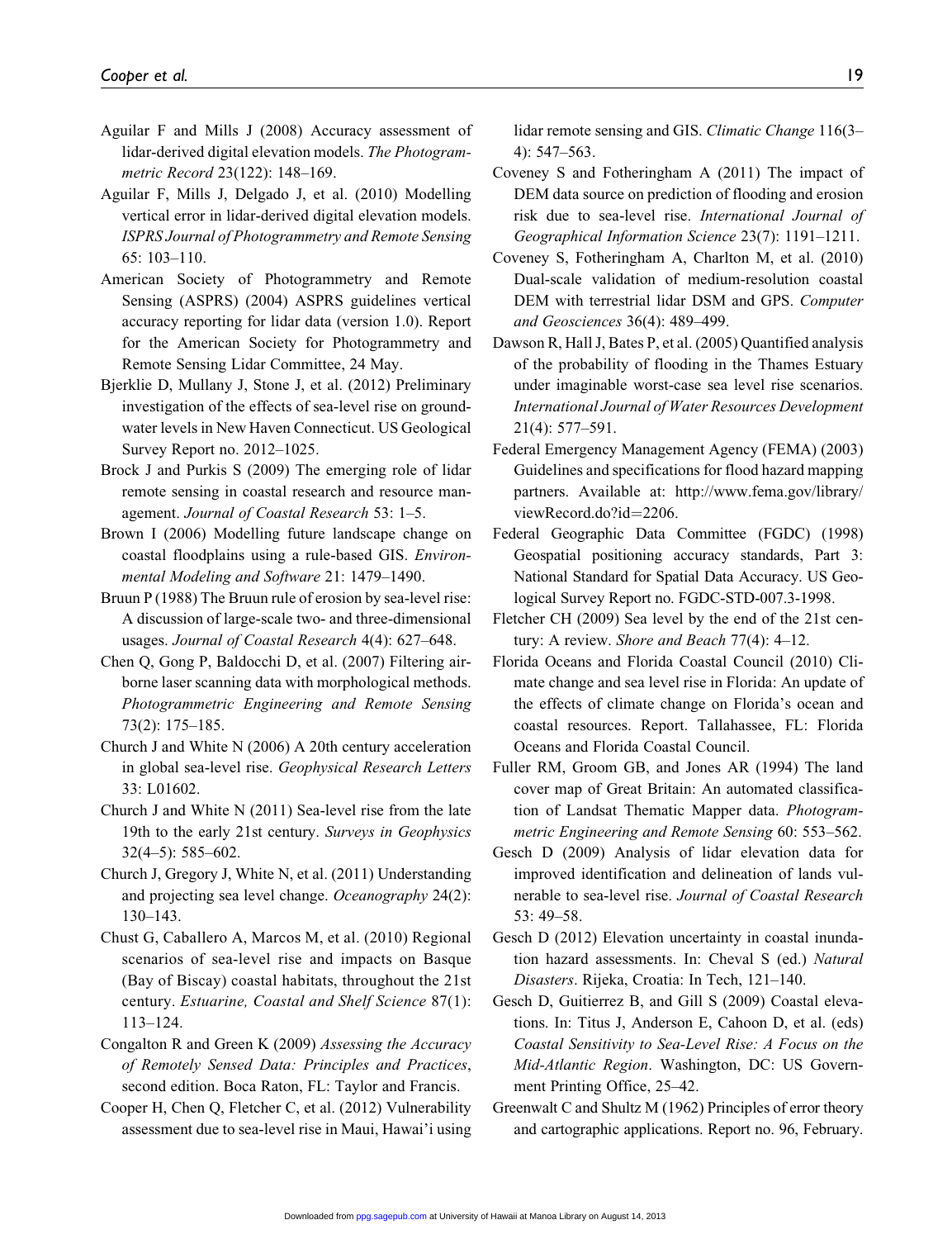St Louis, MO: Aeronautical Chart and Information Center.

- Henman J and Poulter B (2008) Inundation of freshwater peatlands by sea level rise: Uncertainty and potential carbon cycle feedbacks. Journal of Geophysical Research 113: G01011.
- Hess K (2002) Spatial interpolation of tidal data in irregularly-shaped coastal regions by numerical solution of Laplace's Equation. Estuarine, Coastal and Shelf Science 54(2): 175–192.
- Hess K, Spargo E, Wong A, et al. (2005) VDatum for central coastal North Carolina: Tidal datums, marine grids, and sea surface topography. Report no. NOS CS 21, December. Silver Spring, MD: National Oceanic and Atmospheric Administration.
- Hinkel J and Klein R (2009) Integrating knowledge to assess coastal vulnerability to sea-level rise: The development of the DIVA tool. Global Environmental Change 19(3): 384–395.
- Hinkel J, Nicholls R, Vafeidis A, et al. (2010) Assessing risk of and adaptation to sea-level rise in the European Union: An application of DIVA. Mitigation and Adaptation Strategies for Global Change 15(7): 703–719.
- Hladik C and Alber M (2012) Accuracy assessment and correction of a lidar-derived salt marsh digital elevation model. Remote Sensing of Environment 121: 224–235.
- Hodgson M and Bresnahan P (2004) Accuracy of airborne lidar-derived elevation: Empirical assessment and error budget. Photogrammetric Engineering and Remote Sensing 70(3): 331–339.
- Hodgson M, Jenson J, Raber G, et al. (2005) An evaluation of lidar-derived elevation and terrain slope in leaf-off conditions. Photogrammetric Engineering and Remote Sensing 71(7): 817–823.
- Homer C, Huang C, Yang L, et al. (2004) Development of a 2001 national land-cover database for the United States. Photogrammetric Engineering and Remote Sensing 70: 829–840.
- Intergovernmental Panel on Climate Change (IPCC) (2007) Climate Change 2007: The Physical Science Basis. Contribution of Working Group I to the Fourth Assessment Report of the Intergovernmental Panel on Climate Change. Cambridge: Cambridge University Press.
- Joint Committee for Guides in Metrology (JCGM) (2008) International vocabulary of metrology – basic and general concepts and associated terms (VIM). Working Group 2 of the Joint Committee for Guides in Metrology.

Available at: [www.bipm.org/utils/common/documents/](www.bipm.org/utils/common/documents/jcgm/JCGM_200_2008.pdf) [jcgm/JCGM\\_200\\_2008.pdf](www.bipm.org/utils/common/documents/jcgm/JCGM_200_2008.pdf).

- Jevrejeva S, Moore J, and Grinsted A (2010) How will sea level respond to changes in natural anthropogenic forcings by 2100? Geophysical Research Letters 37: L07703.
- Jevrejeva S, Moore J, and Grinsted A (2012) Sea level projections to AD2500 with a new generation of climate change scenarios. Global and Planetary Change 80–81: 14–20.
- Kettle N (2012) Exposing compounding uncertainties in sea level rise assessments. Journal of Coastal Research 28(1): 161–173.
- Kraus K and Pfeifer N (1998) Determination of terrain models in wooded areas with airborne laser scanner data. ISPRS Journal of Photogrammetry and Remote Sensing 53(4): 193–203.
- Liu X (2008) Airborne LiDAR for DEM generation: Some critical issues. Progress in Physical Geography 32(1): 31–49.
- McGranahan G, Balk D, and Anderson B (2007) The rising tide: Assessing the risks of climate change and human settlements in low elevation coastal zones. Environment and Urbanization 19(1): 17-37.
- Marcy D, Brooks W, Draganov K, et al. (2011) New mapping tool and techniques for visualizing sea level rise and coastal flooding impacts. In: Wallendorf L, Jones C, and Ewing L, et al. (eds) Proceedings of the 2011 Solutions to Coastal Disasters Conference, Anchorage, Alaska, 26–29 June. Reston, VA: American Society of Civil Engineers, 474–490.
- Marfai M and King L (2008) Potential vulnerability implications of coastal inundation due to sea level rise for the coastal zone of Semarang city, Indonesia. Environmental Geology 54(6): 1235–1245.
- Meehl G, Stocker T, Collins W, et al. (2007) Global climate projections. In: Solomon S, Qin D and Manning M (eds) Climate Change 2007: The Physical Science Basis. Contribution of Working Group I to the Fourth Assessment Report of the Intergovernmental Panel on Climate Change. Cambridge: Cambridge University Press, Chapter 10.
- Merwade V, Olivera F, Arabi M, et al. (2008) Uncertainty in flood inundation mapping: Current issues and future directions. Journal of Hydrologic Engineering 13(7): 608–620.
- Mitsova D, Esnard A, and Li Y (2012) Using dasymteric mapping techniques to improve the spatial accuracy of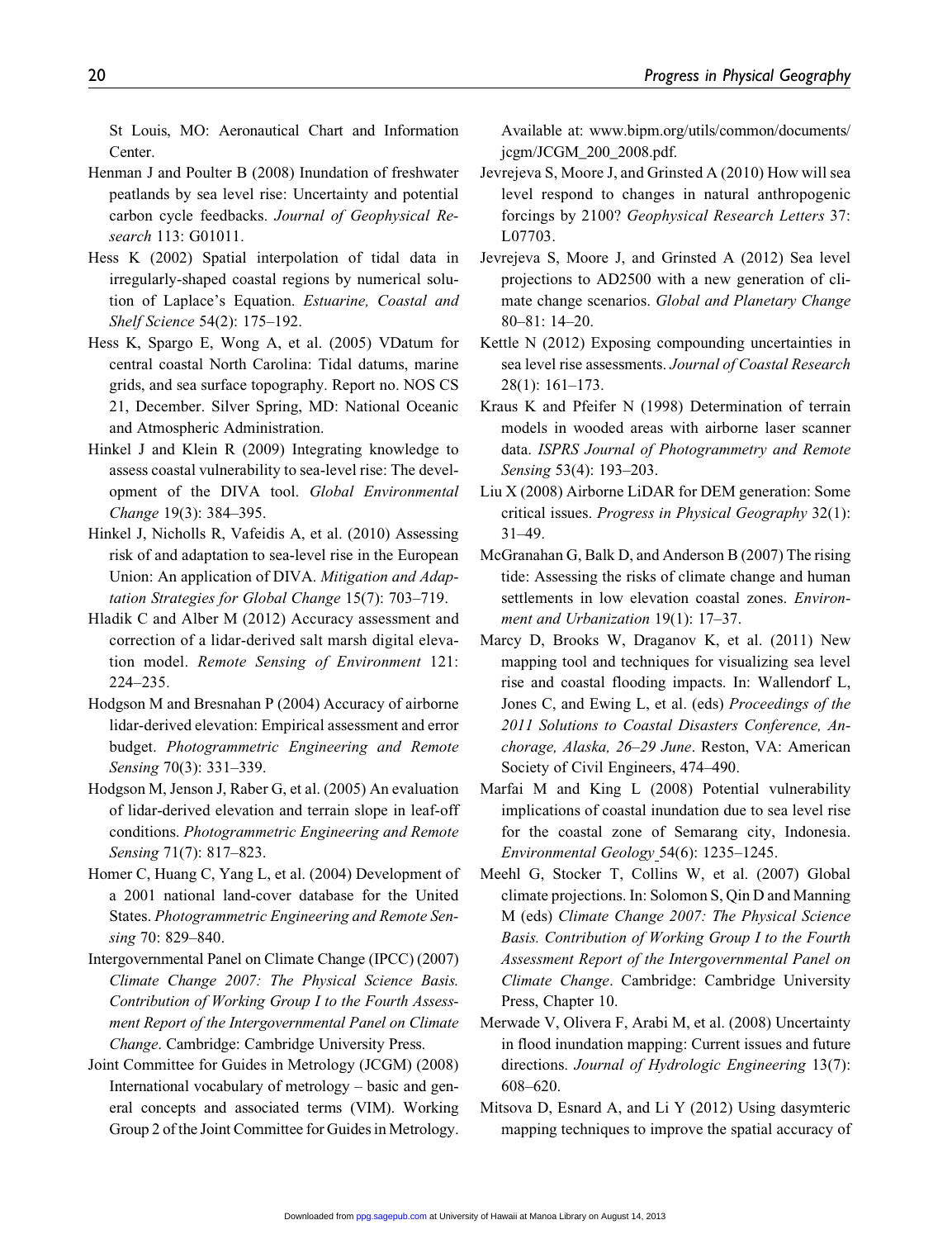sea level rise vulnerability assessments. Journal of Coastal Conservation 16(3): 355–372.

- Myers E, Wong A, Hess K, et al. (2005) Development of a National VDatum, and its application to sea level rise in North Carolina. In: Proceedings of the 2005 US Hydrographic Conference, San Diego, CA, 28–31 March.
- National Digital Elevation Program (NDEP) (2004) Guidelines for digital elevation data, Version 1.0. Available at: [www.ndep.gov/NDEP\\_Elevation\\_Guidelines\\_](www.ndep.gov/NDEP_Elevation_Guidelines_Ver1_10May2004.pdf) [Ver1\\_10May2004.pdf.](www.ndep.gov/NDEP_Elevation_Guidelines_Ver1_10May2004.pdf)
- National Oceanic and Atmospheric Administration (NOAA) (2001) Tidal datums and their applications. NOAA special publication NOS CO-OPS 1. Available at: [http://](http://tidesandcurrents.noaa.gov/publications/tidal_datums_and_their_applications.pdf) [tidesandcurrents.noaa.gov/publications/tidal\\_datums\\_](http://tidesandcurrents.noaa.gov/publications/tidal_datums_and_their_applications.pdf) [and\\_their\\_applications.pdf.](http://tidesandcurrents.noaa.gov/publications/tidal_datums_and_their_applications.pdf)
- National Oceanic and Atmospheric Administration (NOAA) (2003) Computational techniques for tidal datums handbook. NOAA special publication NOS CO-OPS 2. Available at: [http://tidesandcurrents.noaa.gov/publica](http://tidesandcurrents.noaa.gov/publications/Computational_Techniques_for_Tidal_Datums_handbook.pdf)[tions/Computational\\_Techniques\\_for\\_Tidal\\_Datums\\_](http://tidesandcurrents.noaa.gov/publications/Computational_Techniques_for_Tidal_Datums_handbook.pdf) [handbook.pdf](http://tidesandcurrents.noaa.gov/publications/Computational_Techniques_for_Tidal_Datums_handbook.pdf).
- National Oceanic and Atmospheric Administration (NOAA) (2008) Topographic and bathymetric data considerations: Datums, datum conversion techniques, and data integration; Part II of a roadmap to a seamless topobathy surface. Report no. NOAA/CSC/20718-PUB, October. Available at: [www.csc.noaa.gov/digitalcoast/\\_/pdf/con](www.csc.noaa.gov/digitalcoast/_/pdf/considerations.pdf) [siderations.pdf](www.csc.noaa.gov/digitalcoast/_/pdf/considerations.pdf).
- National Oceanic and Atmospheric Administration (NOAA) (2010a) Adapting to Climate Change: A Planning Guide for State Coastal Managers. NOAA Office of Ocean and Coastal Resource Management. Available at: [http://](http://coastalmanagement.noaa.gov/climate/adaptation.html) [coastalmanagement.noaa.gov/climate/adaptation.html](http://coastalmanagement.noaa.gov/climate/adaptation.html).
- National Oceanic and Atmospheric Administration (NOAA) (2010b) Mapping Inundation Uncertainty. NOAA Coastal Services Center. Available at [http://www.csc.noaa.](http://www.csc.noaa.gov/beta/slr/assets/pdfs/Elevation_Mapping_Confidence_Methods.pdf) [gov/beta/slr/assets/pdfs/Elevation\\_Mapping\\_Confide](http://www.csc.noaa.gov/beta/slr/assets/pdfs/Elevation_Mapping_Confidence_Methods.pdf) [nce\\_Methods.pdf.](http://www.csc.noaa.gov/beta/slr/assets/pdfs/Elevation_Mapping_Confidence_Methods.pdf)
- National Oceanic and Atmospheric Administration (NOAA) (2010c) Technical considerations for use of geospatial data in sea level change mapping and assessment. NOAA NOS Technical Report, September. Available at: [www.](www.csc.noaa.gov/publications/slc_tech.pdf) [csc.noaa.gov/publications/slc\\_tech.pdf](www.csc.noaa.gov/publications/slc_tech.pdf).
- National Oceanic and Atmospheric Administration (NOAA) (2011) LiDAR quality assurance (QA) report. San Francisco Bay LiDAR project. NOAA Coastal Services Center. Available at: [ftp://ftp.csc.noaa.gov/pub/crs/beac](ftp://ftp.csc.noaa.gov/pub/crs/beachmap/qa_docs/ca/san_francisco_bay/SF_QA_Report_3rdDelivery_110420_Final.pdf)

[hmap/qa\\_docs/ca/san\\_francisco\\_bay/SF\\_QA\\_Report\\_](ftp://ftp.csc.noaa.gov/pub/crs/beachmap/qa_docs/ca/san_francisco_bay/SF_QA_Report_3rdDelivery_110420_Final.pdf) [3rdDelivery\\_110420\\_Final.pdf](ftp://ftp.csc.noaa.gov/pub/crs/beachmap/qa_docs/ca/san_francisco_bay/SF_QA_Report_3rdDelivery_110420_Final.pdf).

- National Oceanic and Atmospheric Administration (NOAA) (2012) Estimation of vertical uncertainties in VDatum. Available at: [http://vdatum.noaa.gov/docs/est\\_uncertain](http://vdatum.noaa.gov/docs/est_uncertainties.html#toppage) [ties.html#toppage](http://vdatum.noaa.gov/docs/est_uncertainties.html#toppage).
- National Research Council (NRC) (2007) Elevation Data for Floodplain Mapping. Washington, DC: The National Academies Press.
- National Research Council (NRC) (2012) Sea-Level Rise for the Coasts of California, Oregon, and Washington: Past, Present, and Future. Washington, DC: The National Academies Press.
- Nicholls RJ (2011) Planning for the impacts of sea level rise. Oceanography 24(2): 144–157.
- Parker B (2002) The integration of bathymetry, topography and shoreline and vertical datum transformations behind it. International Hydrographic Review 3: 14–26.
- Parker B, Hess K, Milbert D, et al. (2003) A national vertical datum transformation tool. Sea Technology 44(9): 10–15.
- Pfeffer W, Harper J, and O'Neel S (2008) Kinematic constraints on glacier contributions to 21st century sea level rise. Science 321(5894): 1340–1343.
- Poulter B and Halpin P (2008) Raster modeling of coastal flooding from sea-level rise. International Journal of Geographic Information Science 22(2): 168–182.
- Purvis M, Bates P, and Hayes C (2008) A probabilistic methodology to estimate future coastal flood risk due to sea level rise. Coastal Engineering 55(12): 1062–1073.
- Raber G, Jensen J, Hodgson M, et al. (2007) Impact of lidar nominal post-spacing on DEM accuracy and flood zone delineation. Photogrammetric Engineering and Remote Sensing 73(7): 793–804.
- Rahmstorf S (2007) A semi-empirical approach to projecting future sea-level rise. Science 315(5810): 368–370.
- Rahmstorf S (2010) A new view on sea level rise. Nature Reports Climate Change 4: 44–45.
- Rahmstorf S (2012) Sea-level rise: Towards understanding local vulnerability. Environmental Research Letters 7: 021001.
- Rahmstorf S, Cazenave A, Church J, et al. (2007) Recent climate observations compared to projections. Science 316(5825): 709.
- Rahmstorf S, Perrette M, and Vermeer M (2011) Testing the robustness of semi-empirical sea level projections. Climate Dynamics 34(3–4): 861–875.